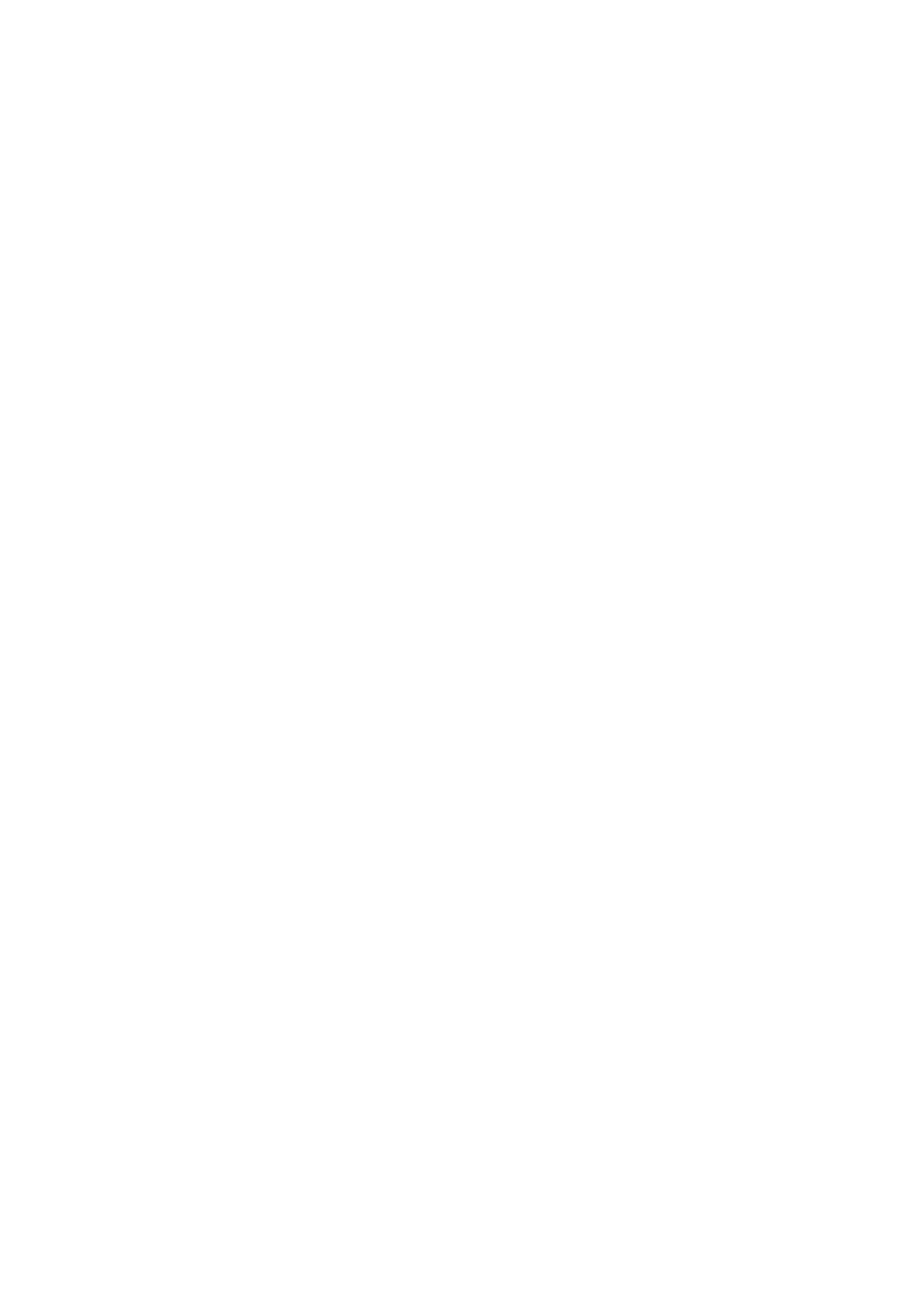## Ethical business is good business. Integrity is central to our identity.



The good name and reputation of Griffon and its businesses are fundamental to our continued success. Each one of us has a personal responsibility to ensure that this reputation remains unblemished by conducting our business in an honest and ethical manner in compliance with all applicable laws and regulations.

The *Code of Business Conduct and Ethics* cannot address every situation our personnel may encounter, nor is it a strict list of do's and don'ts. Rather, it is a basis for you to make sound moral and ethical judgments in business dealings. Other Company policies, practices and procedures, as well as sound common sense, also apply.

Attendance at periodic training on matters related to the *Code* will be required, and may be accomplished through live sessions or through an electronic, online portal. At the conclusion of these sessions, you will be required to certify in writing or electronically that you have reviewed the *Code* and that you have attended the training session. A copy of these certifications will be retained by human resources.

As a company, we are committed to the *Code*, and we require our personnel to adhere to it. Accordingly, we urge you to report suspected violations of the *Code* to your Ethics Liaison Officer, your supervisor or any of the officers responsible for your division. If you wish to report suspected violations anonymously, or if you feel that reports of suspected violations have been ineffective, we urge you to use the Ethics Compliance Line reporting process.

If at any time you have questions about the *Code*, contact your supervisor, your local Human Resources representative, your Ethics Liaison Officer, or Griffon's Ethics Officer.

#### **Remember, ethical behavior is good businesses.**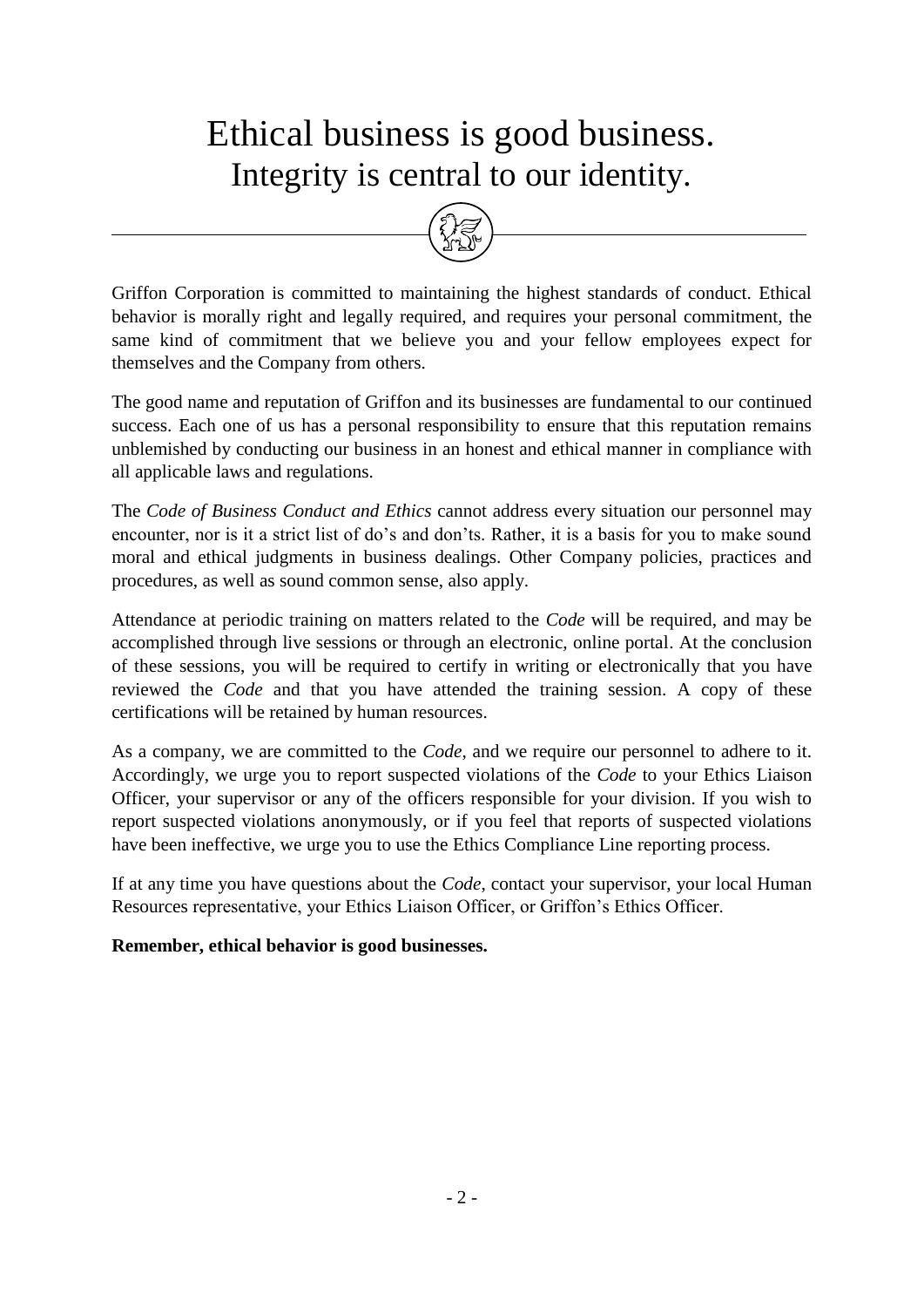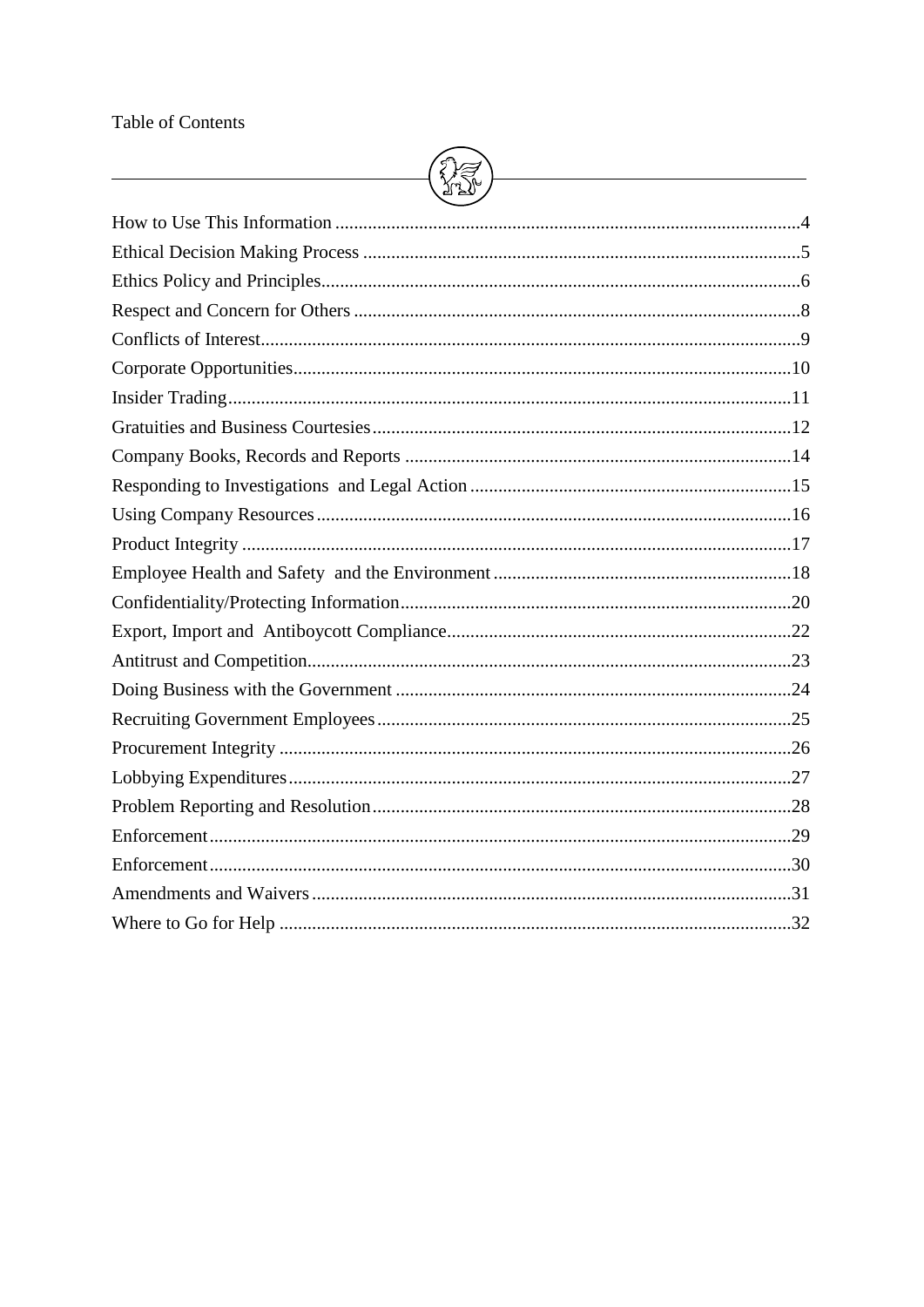#### <span id="page-4-0"></span>How to Use This Information

Griffon's *Code of Business Conduct and Ethics* is the cornerstone of our Ethics Program and applies to all employees, officers and directors of the Company (referred to in the *Code* as "personnel"). This document provides you with a general overview of our policies and procedures as well as guidelines of conduct in various scenarios. It is not intended as a definitive description of every corporate policy that may apply to you.

For a detailed explanation of the additional policies and procedures that govern your actions in the workplace, talk with your supervisor and/or Human Resources, or your Ethics Liaison Officer.

#### Operating Globally

Because we do business all around the world, on occasion our personnel will find themselves subject to multinational laws and regulations they may not be familiar with. It is our expectation that every employee, officer and director knows, follows and respects the laws of the land in which they work. In cases where these laws and cultural customs differ from the *Code*, it is our expectation that our personnel will follow whichever requires the highest standard of ethical conduct. In other words, behavior following local "norms" may not be followed if they conflict with the *Code*; and if local rules are stricter than those permitted by Griffon in other jurisdictions, the stricter local rules must be complied with.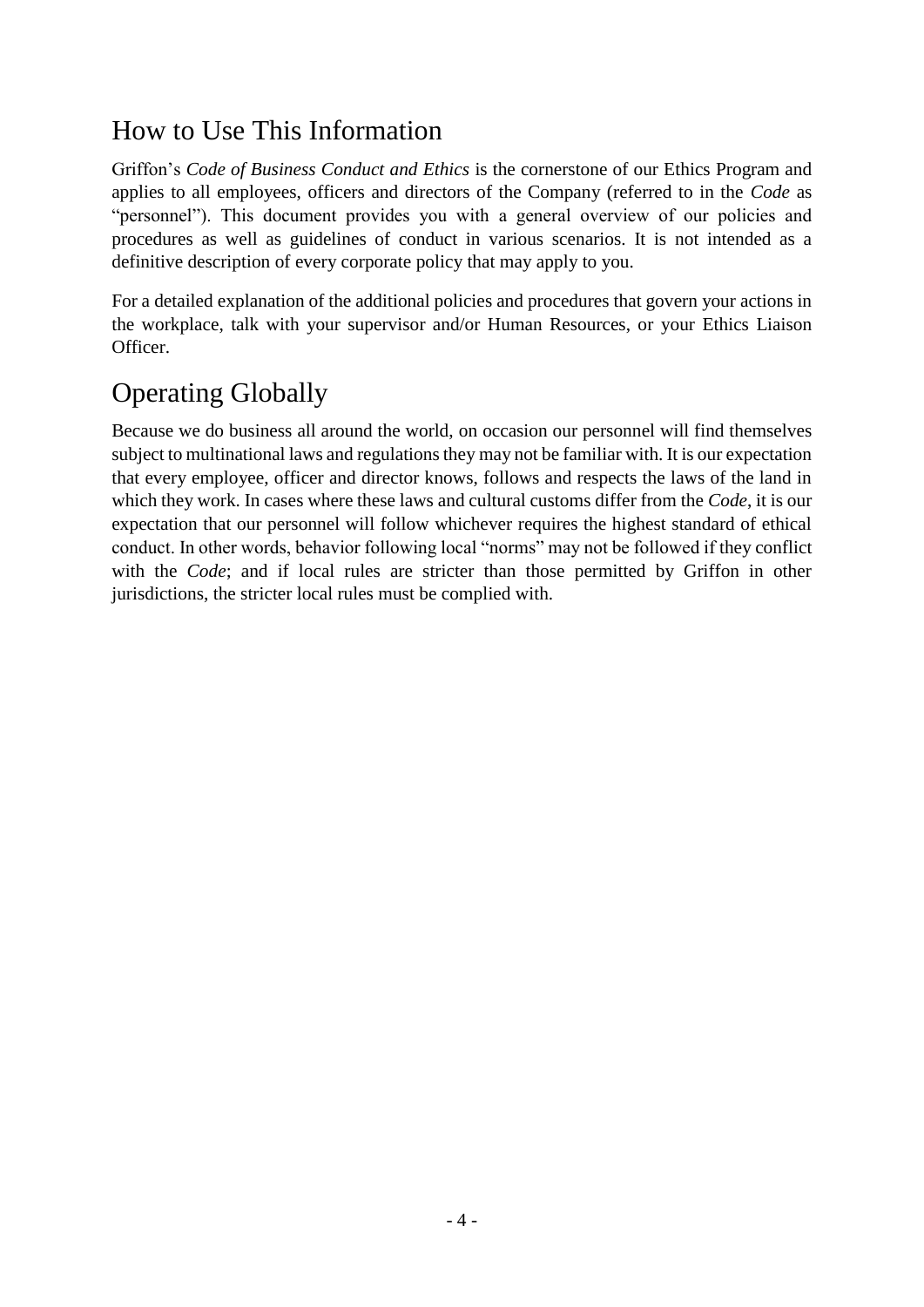# <span id="page-5-0"></span>Ethical Decision Making Process



It is not always easy to determine the right thing to do in a particular work situation. Sometimes because of the complexity of the situation, the decision is not clear cut. Sometimes you may face situations in which the path you are considering, although not a violation of the law or policy, does not seem to be the "right thing to do." In such cases, it is important to consider the matter in the context of our ethical philosophy and principles. To assist you, the decision making process provides a consistent approach to the evaluation of an ethical dilemma.

#### **A good ethical decision-making process includes the following elements:**

#### Review the situation and how you feel about it

- $\leftarrow$  Is it legal?
- $\leftarrow$  Is it ethical?
- Do I believe that it makes the Company or me "walk too close to the line?"
- Is it consistent with Company beliefs, policies and operating procedures?
- Does it accurately project the corporate image?
- $\rightarrow$  How comfortable would I be explaining my actions in front of national television news cameras?
- How comfortable would I be if my decision were published in the newspaper?
- Would I do the same thing if a loved one, boss or friend were watching?

#### Use your resources

- What policies should I consult with for additional information, assistance or advice?
- Who should I consult with if I have further questions or concerns?

If at any time you have a concern about a particular set of circumstances or a particular situation, you should speak to your supervisor, your local Human Resources representative, your Ethics Liaison Officer or the Griffon Ethics Officer – or you can call the Griffon Ethics Compliance Line.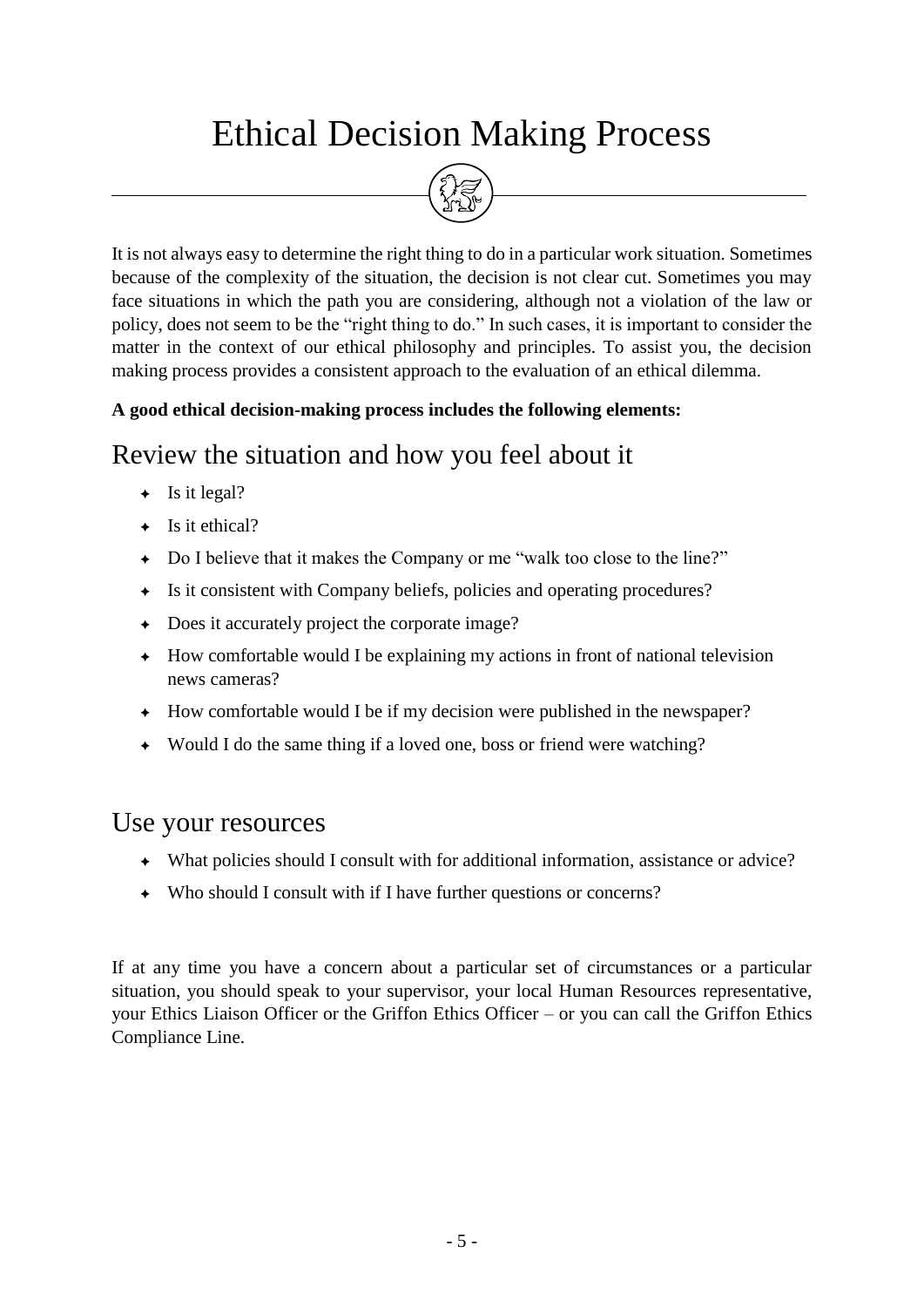# Ethics Policy and Principles

#### <span id="page-6-0"></span>Ethics Policy

It is Griffon's policy to conduct its business honestly, ethically and in accordance with all applicable laws. We expect all personnel to conduct themselves with the highest standards of business conduct.

#### Ethics Principles

Doing what's right is the guiding principle of Griffon. This includes:

- $\leftarrow$  Honest and ethical conduct at all times
- Promotion of honest and ethical conduct among peers and subordinates
- Full, fair, accurate, timely and understandable disclosure in all public communications, including all reports and documents filed with or submitted to the U.S. Securities and Exchange Commission
- $\leftarrow$  100% compliance with applicable laws, rules and regulations, both in letter and spirit
- Fair dealing with our customers, suppliers, competitors and employees, including properly maintaining the confidentiality of sensitive information about us or belonging to others
- Not taking unfair advantage of anyone through manipulation, concealment, abuse of privileged information, misrepresentation of facts or any other unfair dealing practice
- Protection and proper use of Company assets (*i.e.*, efficiently and for legitimate business purposes)
- The prompt internal reporting of violations of this policy to appropriate personnel
- Accountability for adherence to these standards
- Acting in good faith, responsibly, and with due care, competence and diligence

#### Why is this important?

. We want to be an honest and ethical company that people trust and want to do business with. To demonstrate anything less than complete honesty, integrity and fairness to our customers, suppliers, shareholders and each other can undermine what we are all working so hard to build.

#### Your Role

The decisions you make on a daily basis not only affect the Company's bottom line, they also affect our reputation. That's why we expect you to do the right thing, for the right reason, in the right way, every time. And while it's the personal responsibility of each of us to strive to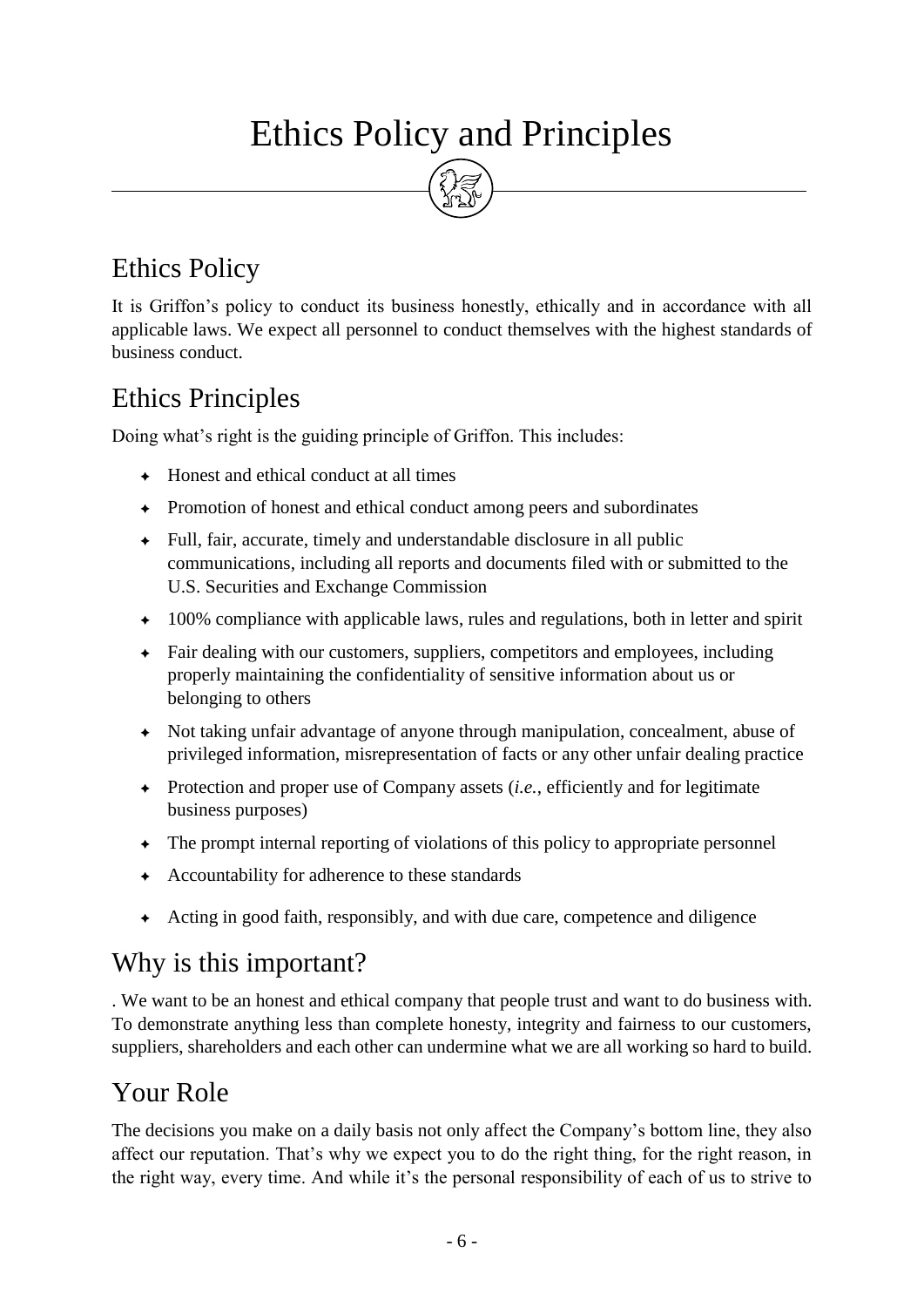succeed in all our business endeavors, this success must never come at the expense of our ethical standards.

You also have an important duty to protect the Company and act in the Company's best interests. This means that, among other things, you should not use Company assets, confidential information or your position within the Company for any reason other than to benefit the Company.

To that end, it is the personal responsibility of each of us to ensure that the Company's business is conducted in absolute compliance with applicable laws and Company policies. Should any questions or possible violations be observed, it is the responsibility of all personnel to share their concern with appropriate Company management.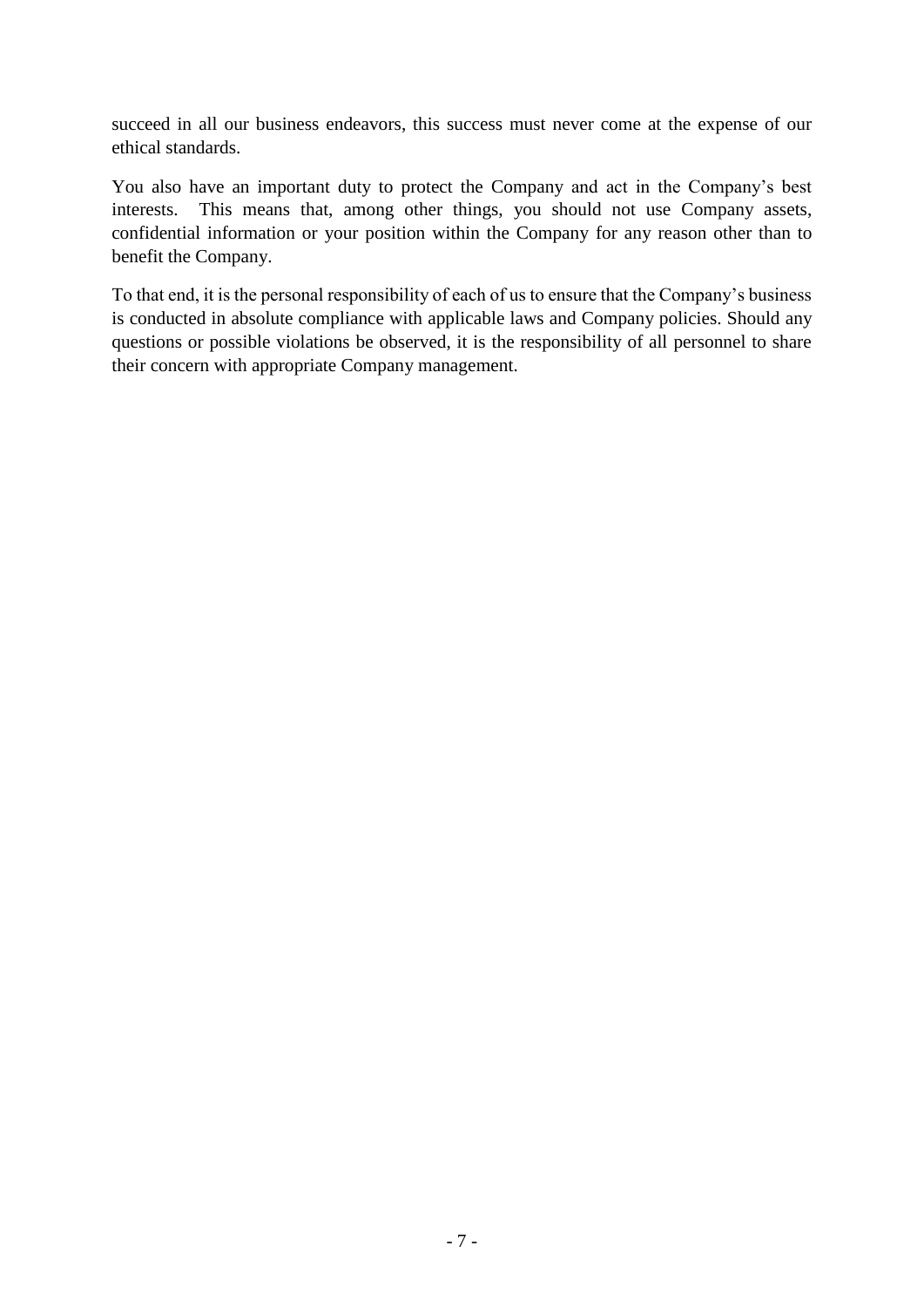## <span id="page-8-0"></span>Respect and Concern for Others



## Policy

It is Griffon's policy to provide a work environment that affords all employees the opportunity to contribute to the best of their abilities. For this reason, Griffon will not tolerate discrimination, harassment/sexual harassment, or physical or verbal threats. The Company's policy on equal employment opportunity prohibits discriminating against anyone based on the person's race, color, religion, national origin, gender, sexual orientation, age, physical or mental disability, service in the uniformed services, or any characteristic protected by law.

#### Why is this important?

Preventing harassment, discrimination and threats is a matter of respecting each other's rights and dignity, which is a basic value at Griffon.

Griffon's employees and business associates are entitled to conduct their business in a work environment free of these distractions and to work in an environment that is not "hostile." To help ensure such an environment, we must all take any discrimination, harassment or threat seriously and promptly advise management.

## Your Role

As an employee, officer or director, you are responsible for your actions while conducting Company business and are expected to treat co-workers, vendors, clients, customers and contractors with respect. Personnel who do not uphold such conduct will be subject to disciplinary action, which may include termination of employment with Griffon. Working together to support these standards of conduct will create an environment of respect and concern for others.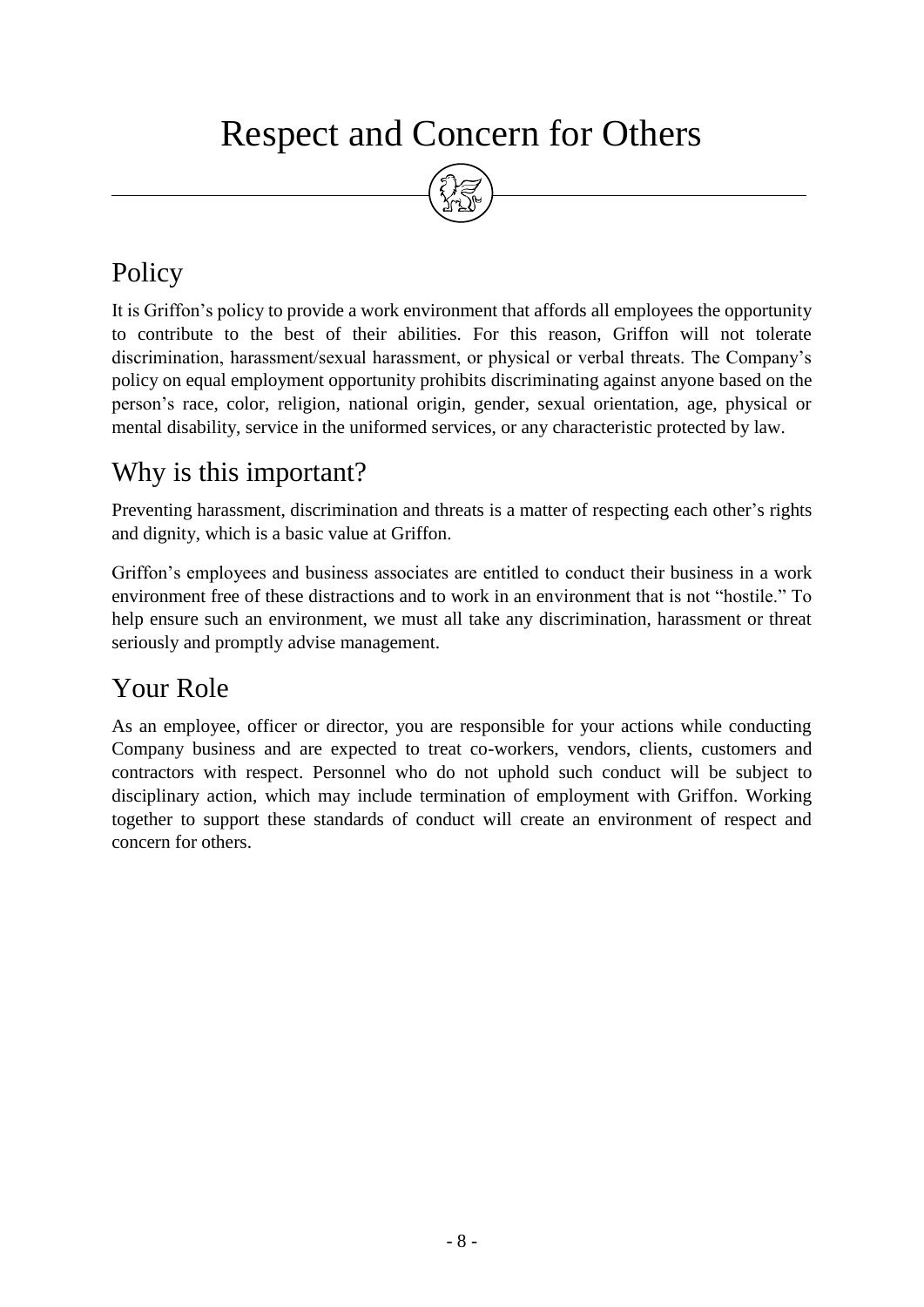## Conflicts of Interest



## <span id="page-9-0"></span>Policy

It is Griffon's policy that all personnel must act with honesty and integrity and avoid any conflict, or even the appearance of a conflict, between their personal interest and the interest of the Company, unless it has been specifically described to and approved by the Company. A conflict of interest may exist when a person's private interest interferes in any way with the interests of the Company. A conflict situation can arise when one of our personnel takes actions or has interests that may make it difficult to perform his or her Company work objectively and effectively. Conflicts of interest also arise when one of our personnel, or a member of his or her family, receives improper personal benefits as a result of his or her position in the Company or through the use of confidential Company information. Unless disclosed and approved, neither our personnel, nor their immediate family members, may be involved with any business that competes or does business with Griffon.

#### Why is this important?

Griffon has an obligation to its customers, vendors and shareholders to ensure that business decisions are based on quality, price, delivery, service, experience and reputation. Further, business decisions must not be influenced by personal considerations or interests.

#### Your Role

Seek guidance when you or a family member are involved in an activity, or have a personal interest, which could affect your objectivity in performing your duties and responsibilities at Griffon. Keep in mind that an actual conflict of interest does not need to be present to constitute a violation of this policy. Activities that create the appearance of a conflict of interest must be fully disclosed before actions are taken that could impact the reputation of Griffon or our personnel. Seek advice from Human Resources or the Ethics Liaison Officer for further guidance on how to make a disclosure.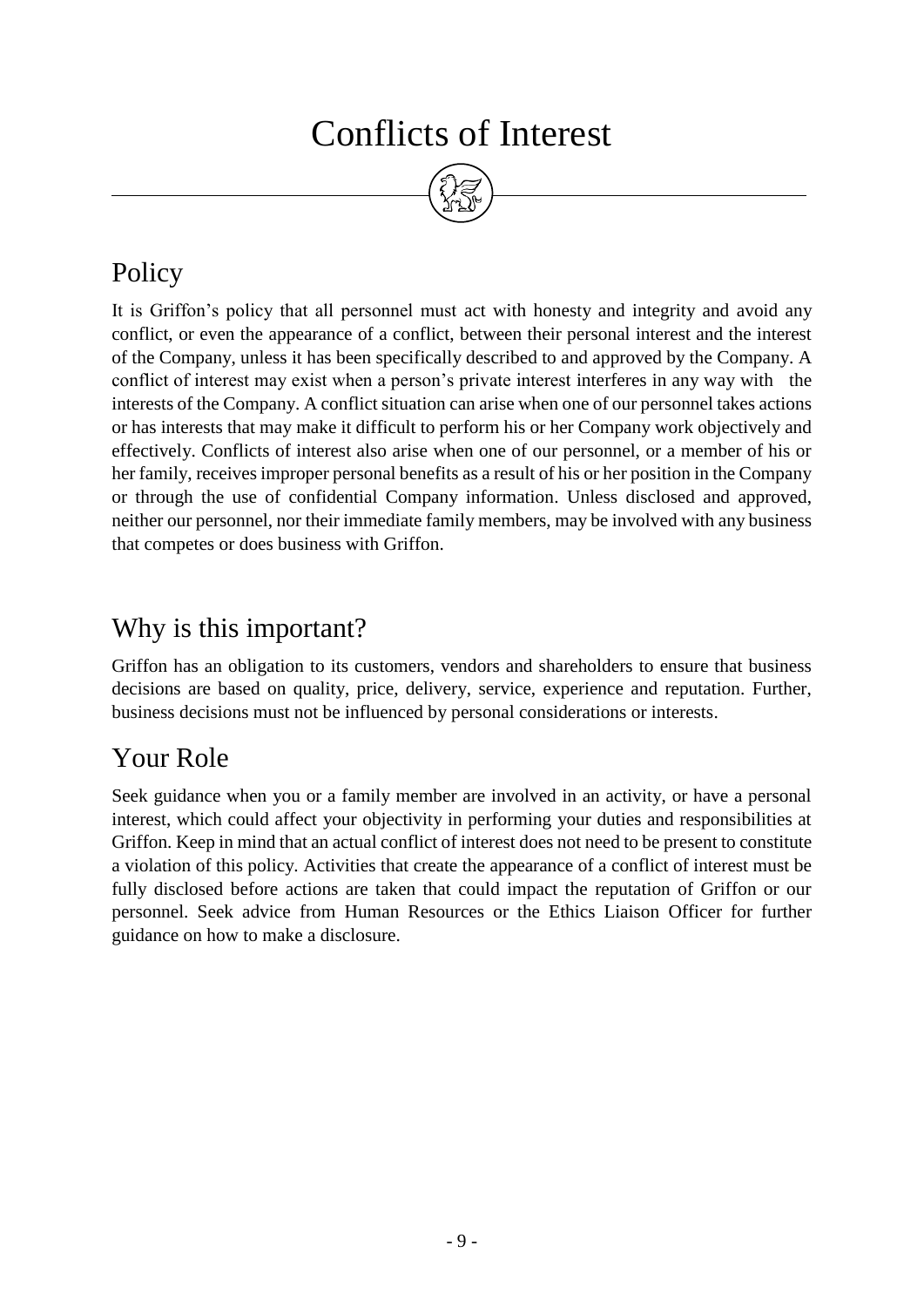# Corporate Opportunities

#### <span id="page-10-0"></span>Policy

It is Griffon's policy that employees, officers and directors will not take for personal use, or for use by their immediate family member, any business opportunity learned of as a result of such individual's position with the Company. For example, no employee, officer or director should acquire any direct or indirect interest in any entity or venture when he or she knows that the Company may take or is taking steps to acquire any interest in such entity or venture.

#### Why is this important?

Our personnel and their immediate family members are not to use Company property, information or position for personal gain. Employees, officers and directors owe a duty to the Company to advance its legitimate interests – and not their own – when the opportunity to do so arises.

#### Your Role

If you learn of a business opportunity that is within the Company's existing or proposed lines of business, you should inform your supervisor or the Ethics Liaison Officer of the business opportunity and refrain from personally pursuing the matter until such time as the Company decides to forego the business opportunity. You should also disclose to your supervisor or the Ethics Liaison Officer if you or a family member has an ownership interest in an entity with whom the Company is doing – or is about to do – business.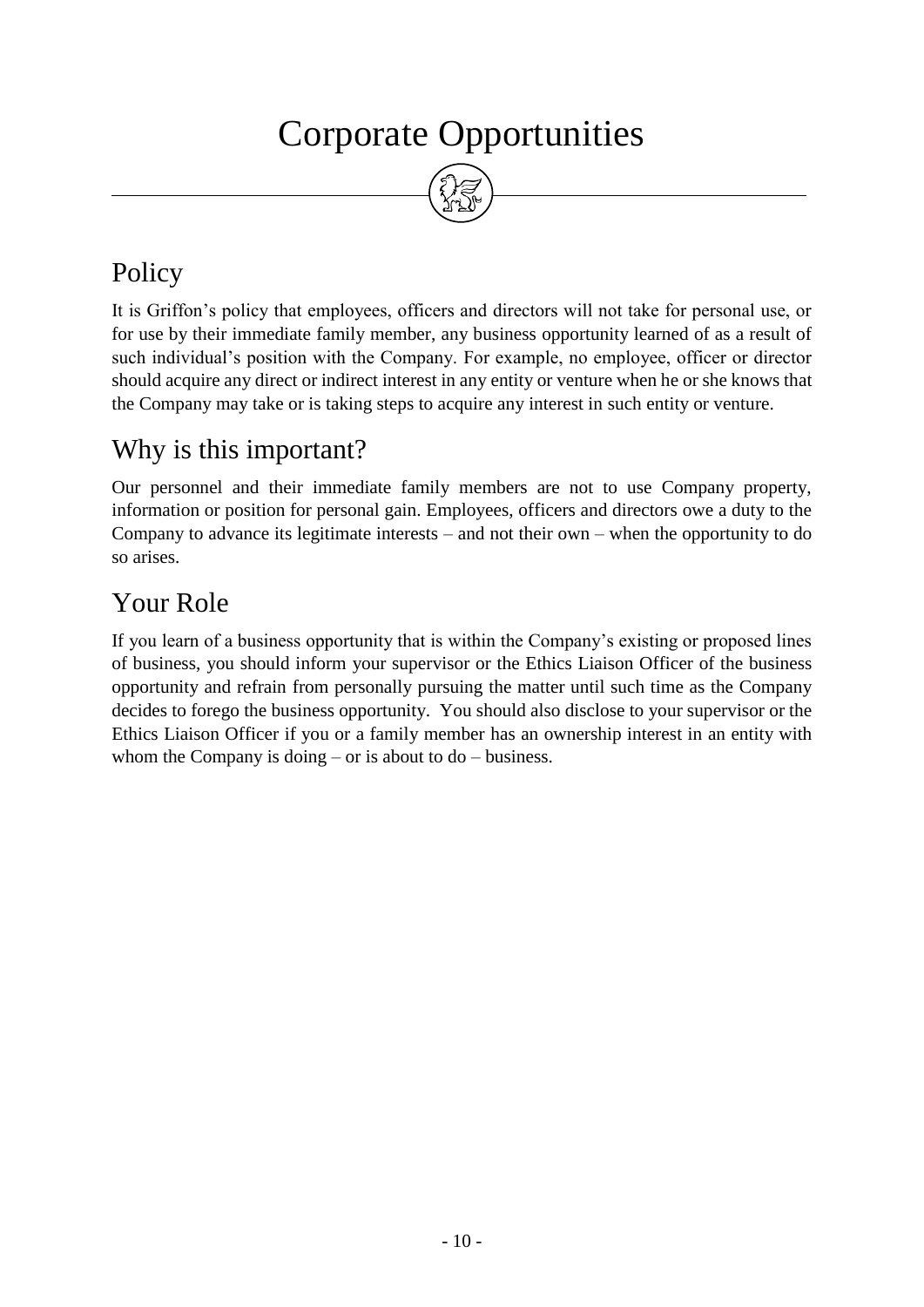## Insider Trading

## <span id="page-11-0"></span>Policy

It is Griffon's policy that personnel must not benefit from, or enable others to benefit from, trading in securities/stocks based on material information not available to the general public.

#### Why is this important?

First and foremost, insider trading is illegal and the consequences of insider trading can be severe, including loss of employment, substantial fines and/or imprisonment. It is also a violation of Griffon's policy to trade Griffon stock while in possession of material nonpublic information.

Information may be considered material if:

- It is likely to affect the market price of securities/stocks or if a reasonable investor would want to know such information before making an investment decision
- Examples of material information may include (but are not limited to):
	- o Mergers, acquisitions and divestitures
	- o Significant new product developments
	- o Revenues or earnings information

#### Your Role

If you have material nonpublic information about Griffon or other companies due to your role with Griffon, you are prohibited from trading in those companies' securities/stocks, as well as from communicating such information to family, friends or any other person.

Consult your Ethics Liaison Officer and the Company's Policy on Insider Trading for further guidance.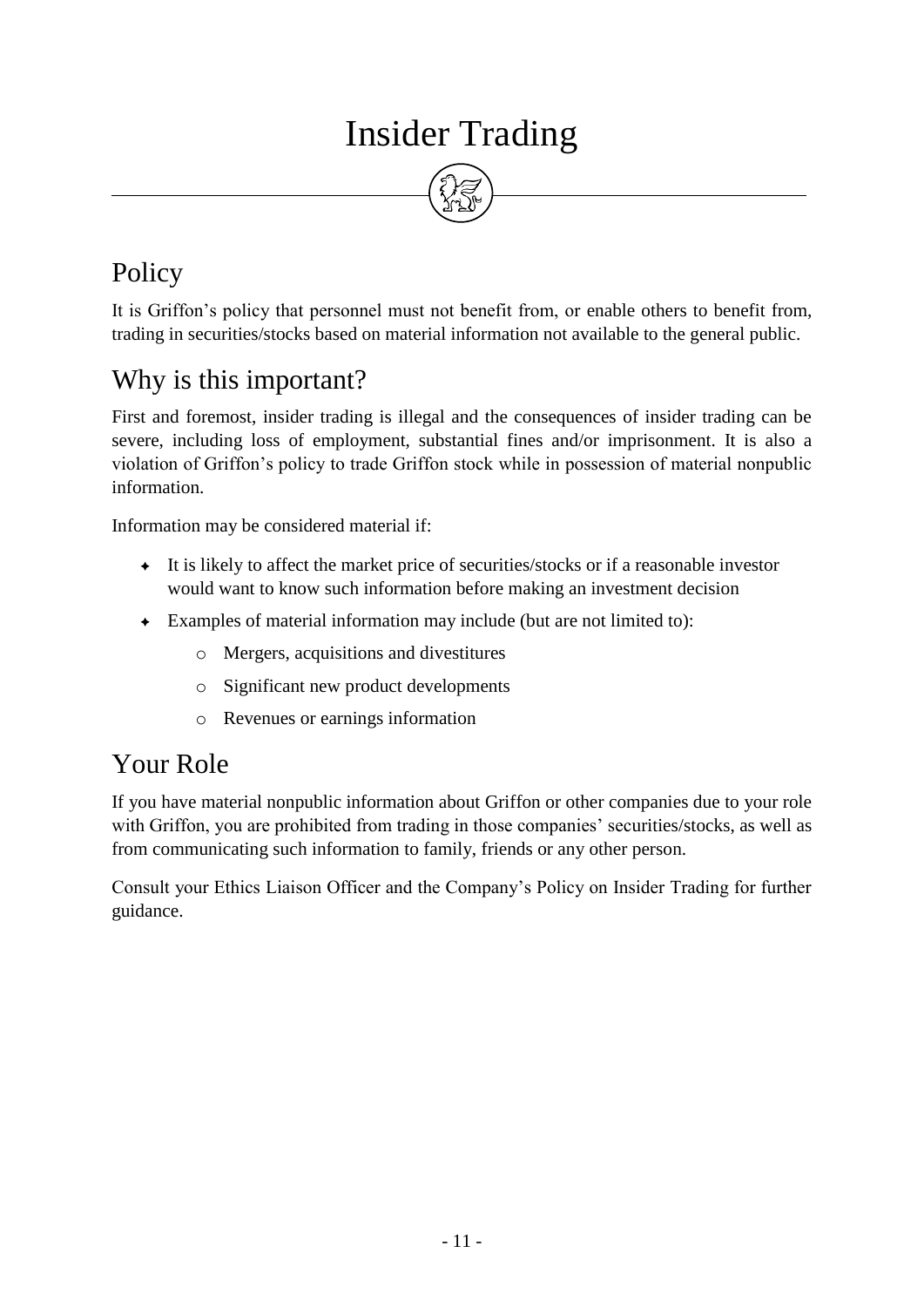## <span id="page-12-0"></span>Gratuities and Business Courtesies



### Policy

It is Griffon's policy that its personnel and representatives must conduct business with customers (including U.S. and foreign governments) and vendors on the basis of service, quality, performance and price without giving or accepting anything of value that could influence or appear to influence the outcome of a transaction. Further, it is against the law for employees or representatives of a U.S. corporation to give anything of value, directly or indirectly, to an official of another country in order to obtain or retain business or influence an official act or decision. In certain countries, businesses or entities may be owned by the local government, and people that you think of as working for a private entity may actually be government employees.

#### Why is this important?

To ensure the integrity of our business transactions and to comply with applicable laws, sales, purchases and other business decisions must not be influenced or appear to be influenced by gifts, gratuities or business courtesies. Further, the Company has a long-standing tradition of not doing anything that might cause others to potentially violate the law or the policies of their employer.

*Gratuities* are defined as items of value (cash, goods, services, use of property, etc.) that are given voluntarily and not in return for, or in anticipation of, a reciprocal service or courtesy.

*Business Courtesies* are reasonable accommodations (meals, refreshments, entertainment, transportation or lodging, etc.) that *may* be offered or received only in connection with marketing, product information, procurement, public relations or other business activities of the Company.

### Your Role

**Giving Gratuities and Business Courtesies** — Applicable law prohibits you, as a Company employee, from offering or approving an offer for a gratuity or business courtesy that could be interpreted as an attempt to gain an unfair business advantage. Providing gratuities or business courtesies directly or otherwise to government officials needs to be handled in accordance with applicable law, such as the Foreign Corrupt Practices Act. Very specific and strict rules apply to business courtesies and gratuities offered to any government's employees, U.S. or otherwise. There are also specific rules that govern business courtesies and gratuities offered to employees of certain types of companies that are dependent on government funding, such as hospitals.

**Receiving Gratuities and Business Courtesies** — Company policy specifically prohibits you from soliciting any gratuity or business courtesy at any time or accepting a gratuity or business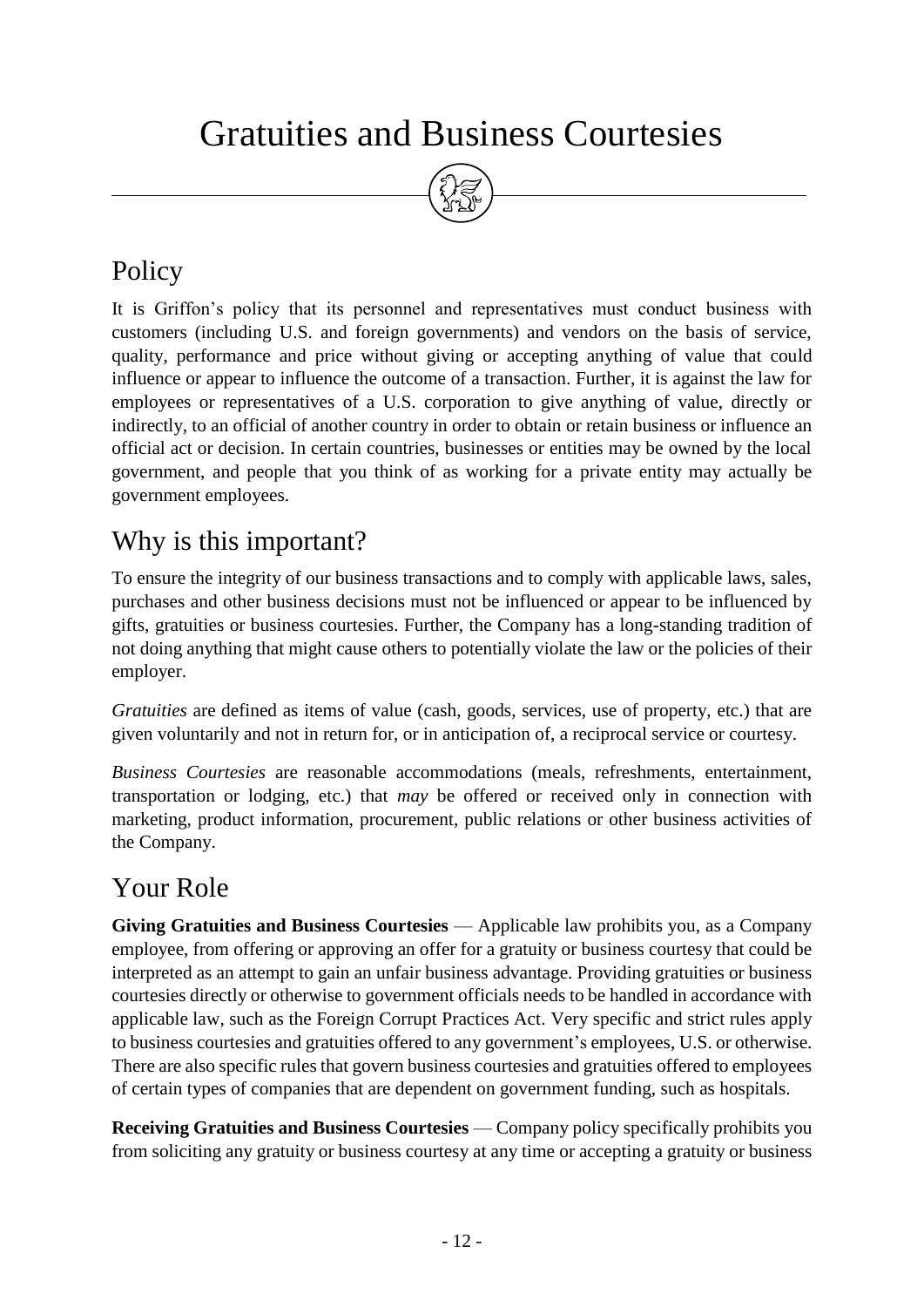courtesy if doing such could create an actual or perceived influence or unfair advantage in conducting business with Griffon.

Consult your Ethics Liaison Officer and local internal policies for further guidance.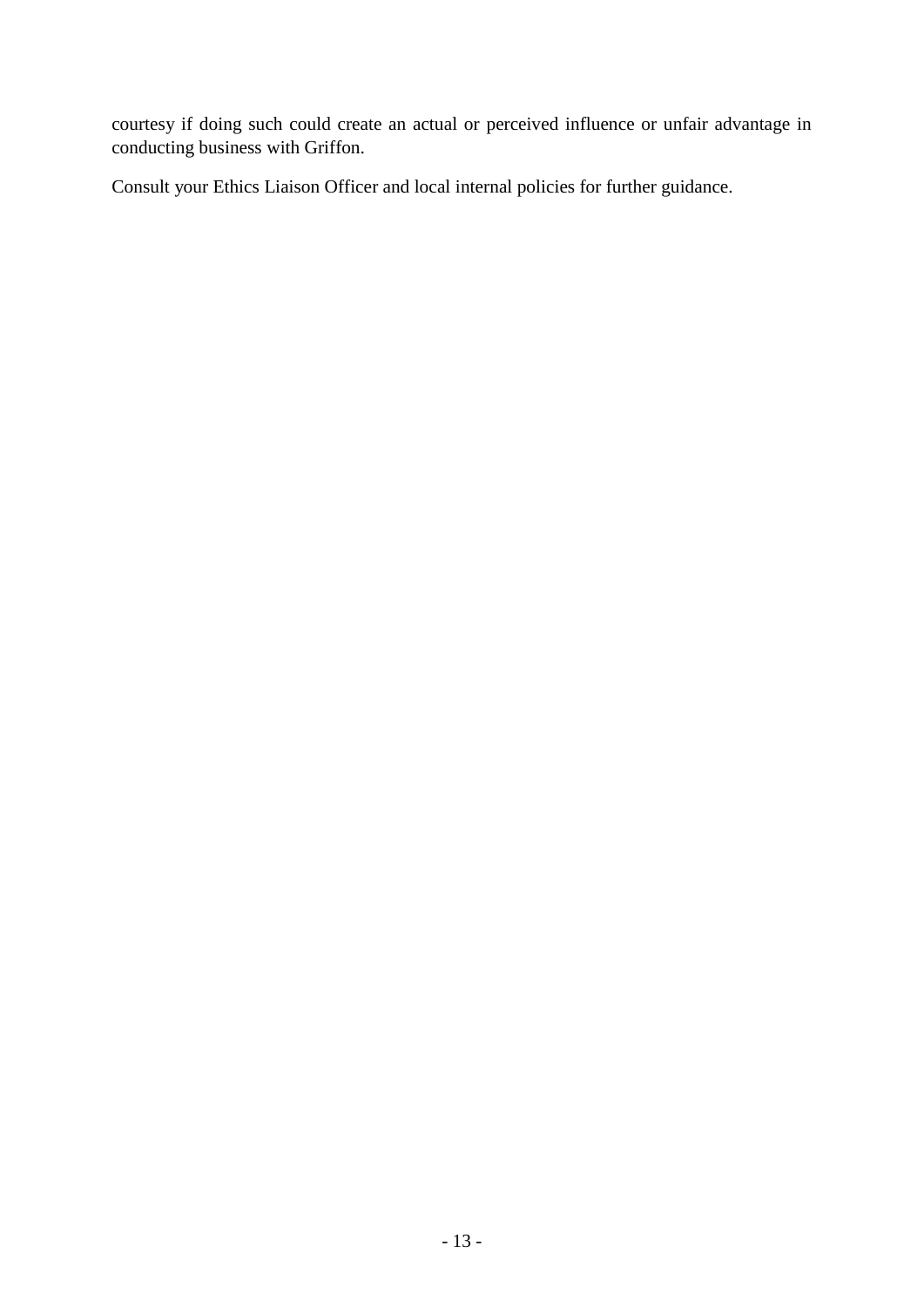## <span id="page-14-0"></span>Company Books, Records and Reports



#### **Policy**

It is Griffon's policy that books and records must be maintained in accordance with proper accounting practices and all applicable laws and regulations. All time and costs must be accurately and completely recorded in a manner that can be easily audited. No false, misleading or artificial entries may be made in the books and records of the Company. Griffon is firmly committed to complying with all applicable laws and regulations relating to the preservation of records. Record retention is to be administered on a non-discretionary basis in accordance with applicable internal policies.

#### Why is this important?

As a public company there can be no compromise in the proper maintenance of our books, records and reports. The information from these records becomes a building block for our public reports to shareholders and regulators as well as for prices charged to our customers. Incorrect time charging or other business entries violate the trust of our customers, shareholders, and vendors and may also violate the law.

#### Your Role

Accuracy of the Company's books and records begins with each of us. Whether the records are time cards, expense reports, general accounting records, or purchasing or manufacturing records, each of us has a personal responsibility to ensure that every document is complete and accurate. Under no circumstances are Company records to be destroyed selectively or maintained outside Company premises or designated storage facilities. However, Company records should be disposed of routinely at the end of the retention period set forth in the applicable internal record retention policy.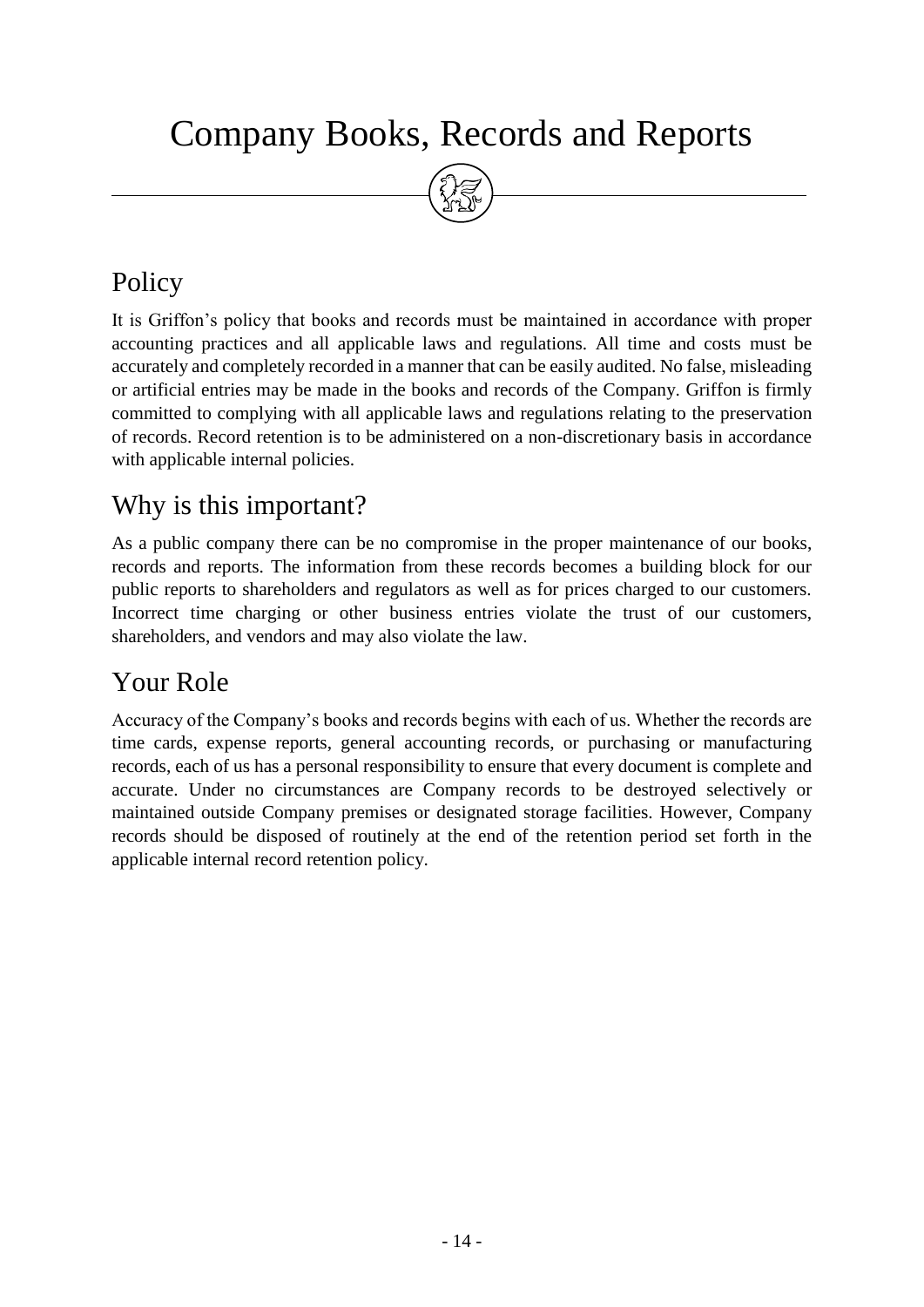# <span id="page-15-0"></span>Responding to Investigations and Legal Action

#### **Policy**

Griffon takes seriously its responsibility to cooperate with government audits, investigations and inquiries. In this situation, Griffon strictly prohibits destroying or altering any documents or electronic records, lying to or misleading an investigator, or obstructing the collection of information.

#### Why is this important?

Griffon values the trust placed in our company. We face a significant risk of damaging that trust and our reputation when we are involved in an investigation or litigation. We must pay particular attention to conducting our business and ourselves according to the highest standards of business ethics. The Company can face substantial legal penalties for improperly destroying information or records or obstructing an audit or investigation.

#### Your Role

You are required to cooperate in internal investigations. You must never destroy or alter any documents or electronic records, lie to or mislead an auditor or investigator, or obstruct the collection of information relating to an audit or investigation. In general, you will be notified when documents are to be preserved (even if their destruction would otherwise be called for by the records retention policy that applies). However, even in the absence of such a notification, if you ever have any doubts about whether it is appropriate to destroy a document under the records retention policy, please contact your Ethics Liaison Officer before doing so.

You must notify your Ethics Liaison Officer or the Legal Department immediately if you learn that a government agency, attorney, or any third party is conducting an investigation or asking for information pertaining to a suspected violation of law.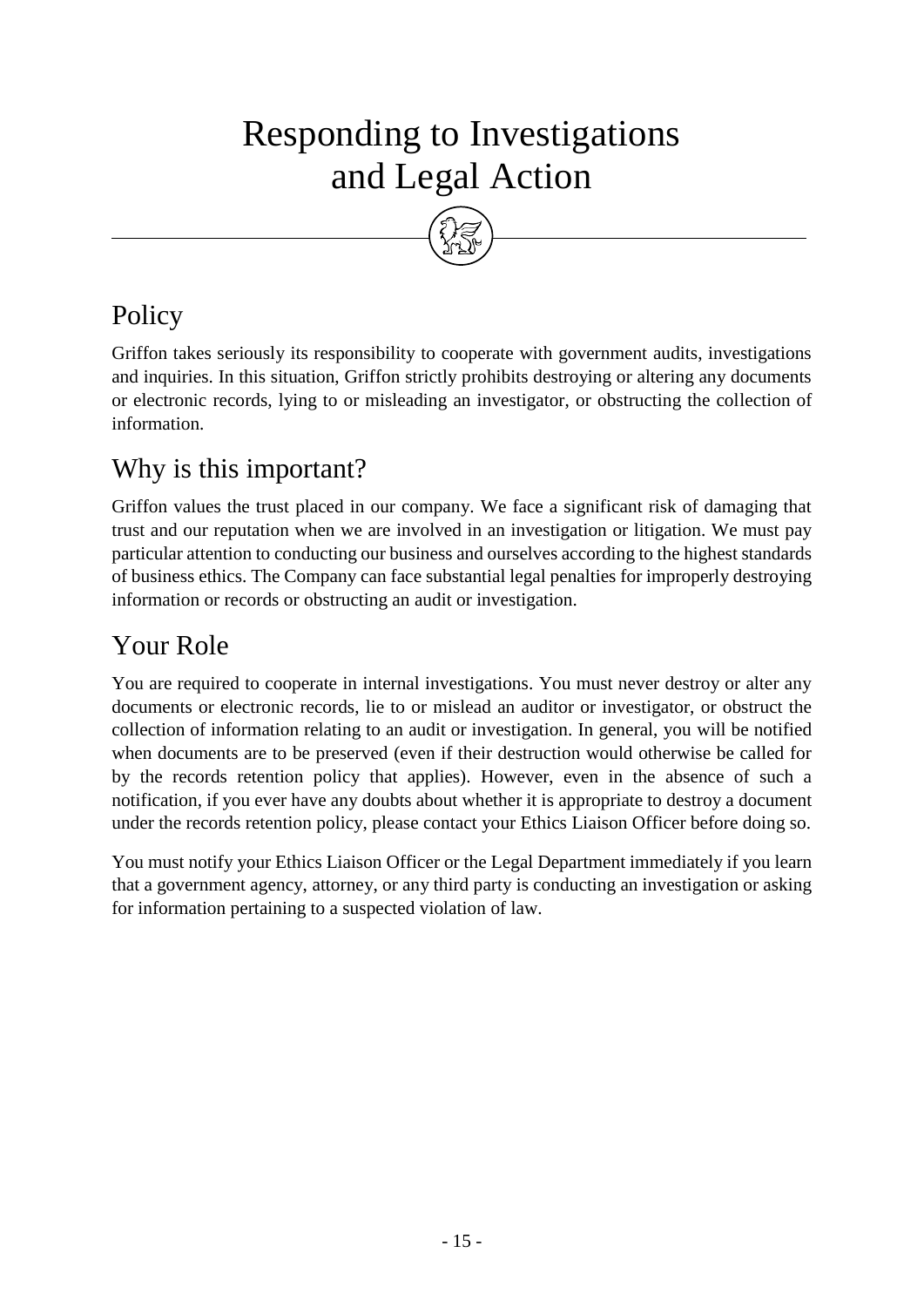## Using Company Resources

### <span id="page-16-0"></span>Policy

It is Griffon's policy that Company resources are provided for the purpose of serving the business interests of the Company and may not be used for any illegal purpose, to support a personal business venture, for political purposes or any purpose that would cause embarrassment to Griffon. Personnel have no expectation of privacy in their use of Company property. Excessive personal use of Company property is prohibited as well. Downloading, storing or transmitting information that contains obscene or explicit language or images that are offensive is also prohibited.

#### Why is this important?

Our continued success depends on the appropriate and effective use of Company resources to benefit the organization as a whole. Theft, damage and improper use of Company resources (*i.e.*, for non-business purposes) could reduce profit to our shareholders, increase prices to our customers and, ultimately, result in decreased business and fewer jobs.

Griffon defines Company resources as facilities, equipment (including computers and phones), electronic and telecommunications media as well as any proprietary information that are used for conducting business.

#### Your Role

Treat all Company resources with respect and keep in mind that access to these resources is a privilege, not a right. Because there is no expectation of privacy and the Company owns all data created through the use of Company property, use common sense when using e-mail, telephones, faxes or other Company resources and ensure that such use is not inappropriate, excessive or interfering with your responsibilities as an employee of Griffon. Remember that all software is to be used in accordance with applicable license agreements. Use of unauthorized computer software violates Company policy and may be in violation of Federal copyright statutes.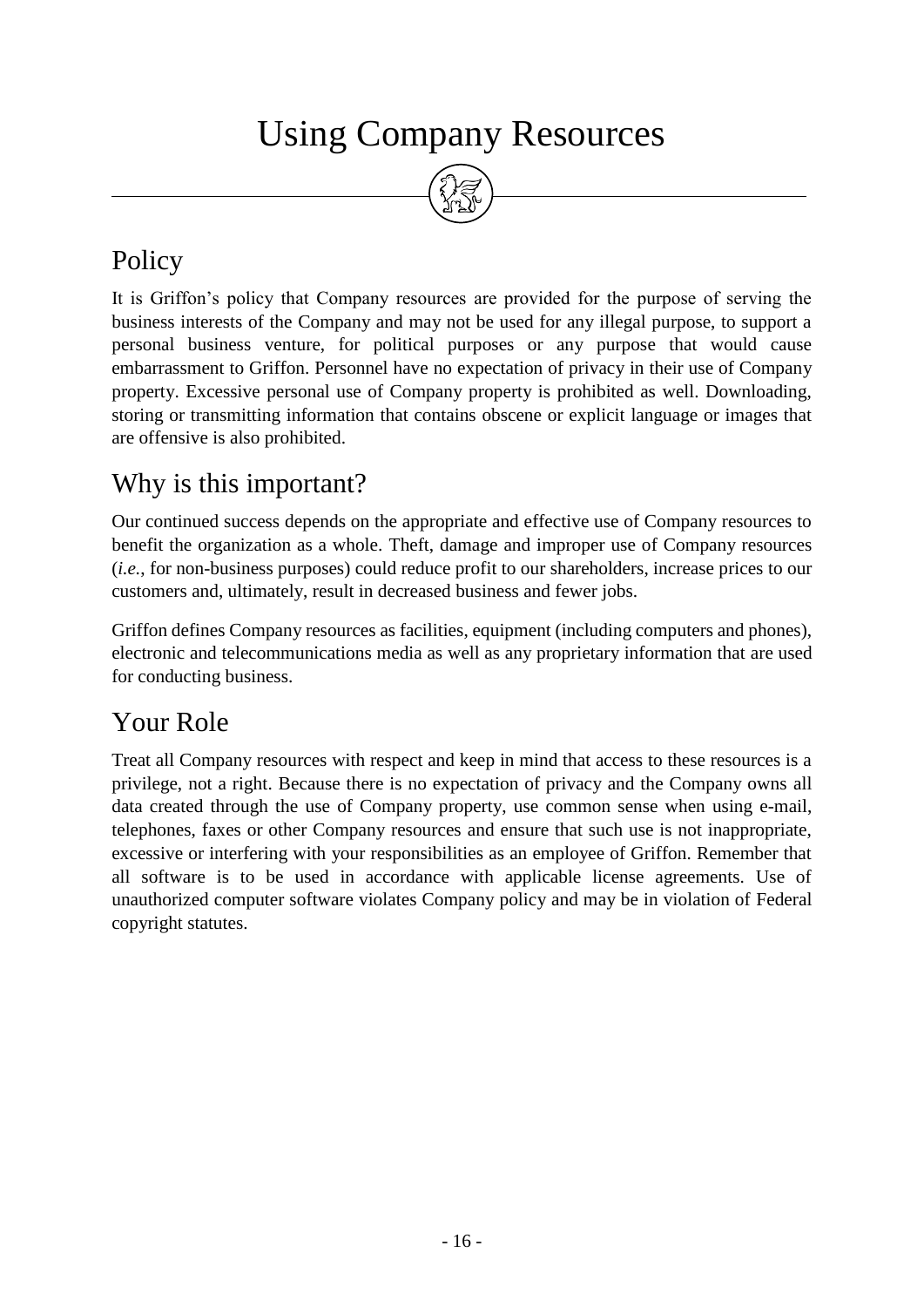## Product Integrity

## <span id="page-17-0"></span>Policy

The Company is committed to providing products and services that are safe and that meet or exceed customer expectations of safety, reliability, quality and performance. Products and services must be accurately represented to our customers.

#### Why is this important?

Deficiencies in product quality, safety, design or installation may place the well-being of customers, employees or others at risk. Any such deficiencies in product integrity must be reported promptly.

#### Your Role

It is imperative that all employees design, manufacture and test our products in strict accordance with all contract and legal requirements. Products and services must be accurately represented to our customers.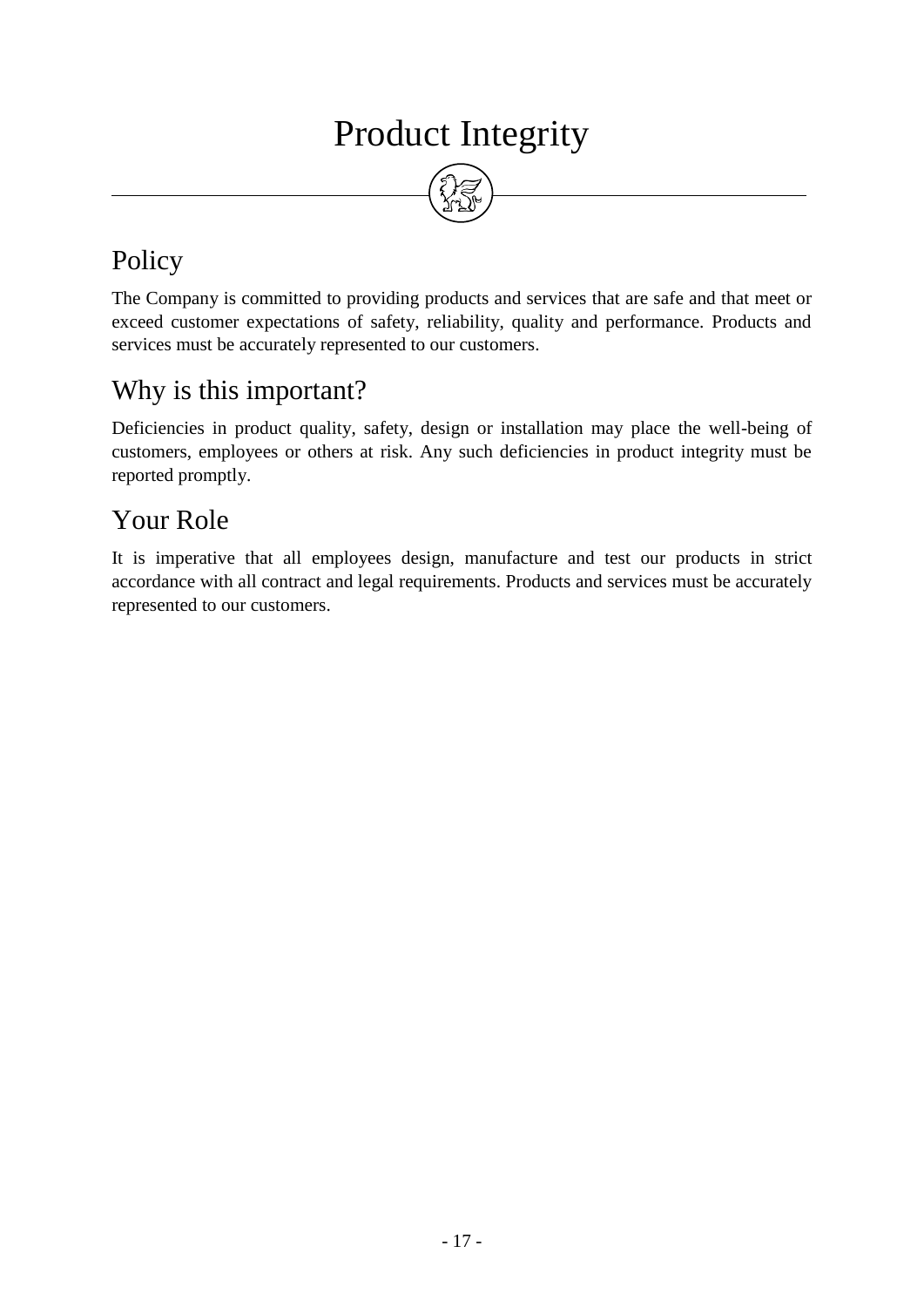# <span id="page-18-0"></span>Employee Health and Safety and the Environment



#### **Policy**

It is Griffon's policy that all personnel must comply with all applicable environmental and health and safety laws and regulations. Other than authorized security personnel, and subject to applicable law, no personnel may carry firearms, explosives, incendiary devices or any other weapons on Company premises, or while conducting Company business. This applies even to personnel who have a permit or license to carry a weapon. Similarly, Griffon strictly prohibits acts of physical intimidation, assaults, or threats of violence by any of its employees. In addition, Griffon will not use any form of illegal child labor or involuntary labor or do business with any supplier if Griffon is aware that the supplier uses illegal child labor or involuntary labor. Violations of this policy are not tolerated.

#### Why is this important?

The U.S. Government and many governments of countries where we do business, as well as state and certain local governments, have established strict standards for the storage, use, treatment and disposal of a wide variety of materials for the assurance of employee health and safety. Failure to conduct our operations properly can have serious and damaging consequences for our employees, neighborhoods, customers, shareholders and the environment.

We are committed to not only comply with but, through continuous improvement programs, strive to exceed applicable environmental and employee health and safety standards by:

- Ensuring a safe work environment for all employees
- Eliminating or minimizing the generation of hazardous and other wastes
- Conserving energy, water and raw materials

The Company is committed to maintaining a safe workplace. Personnel are expected to know and comply with appropriate facility safety rules. Deficiencies in workplace safety should be reported promptly to management.

The use, possession or distribution by any employee of any illegal drug, illegally used prescription, weapons, controlled substance or alcoholic beverage on Company premises – or anywhere else in a manner that may harm the safety of any employee, the quality or efficiency of Company work or the general reputation of the Company – violates the *Code*, and may violate applicable law.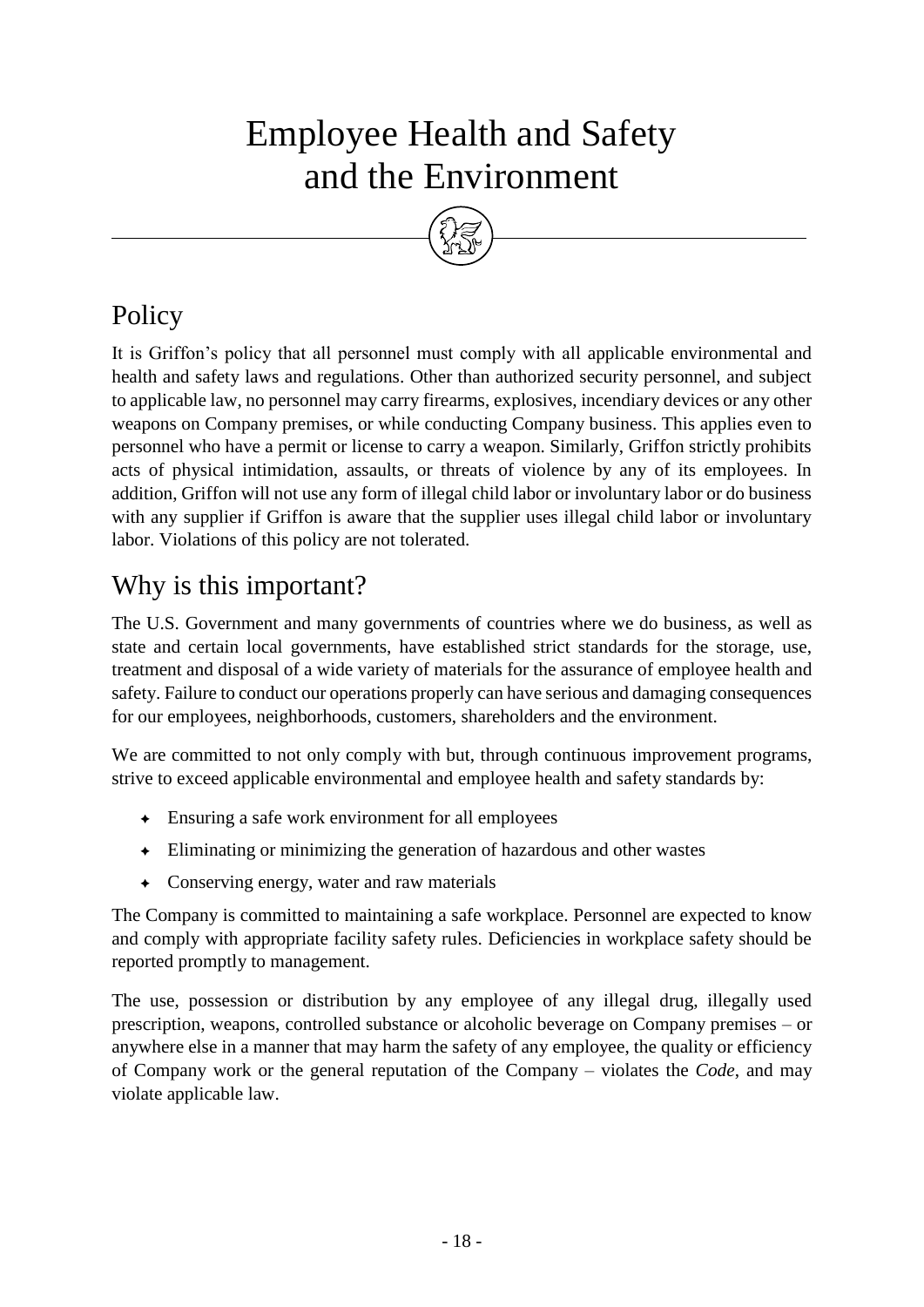#### Your Role

You should be aware of your surrounding environment and help operate our business in a compliant and responsible manner which will protect our employees, our communities and our environment. All personnel should be aware of the environmental, health and safety policies and procedures applicable to their business and strictly adhere to them. Personnel are prohibited from bringing a weapon onto Company premises or committing or threatening acts of physical violence. Personnel who are aware that anyone on the premises has a weapon or is threatening physical violence should contact the Human Resources Department immediately.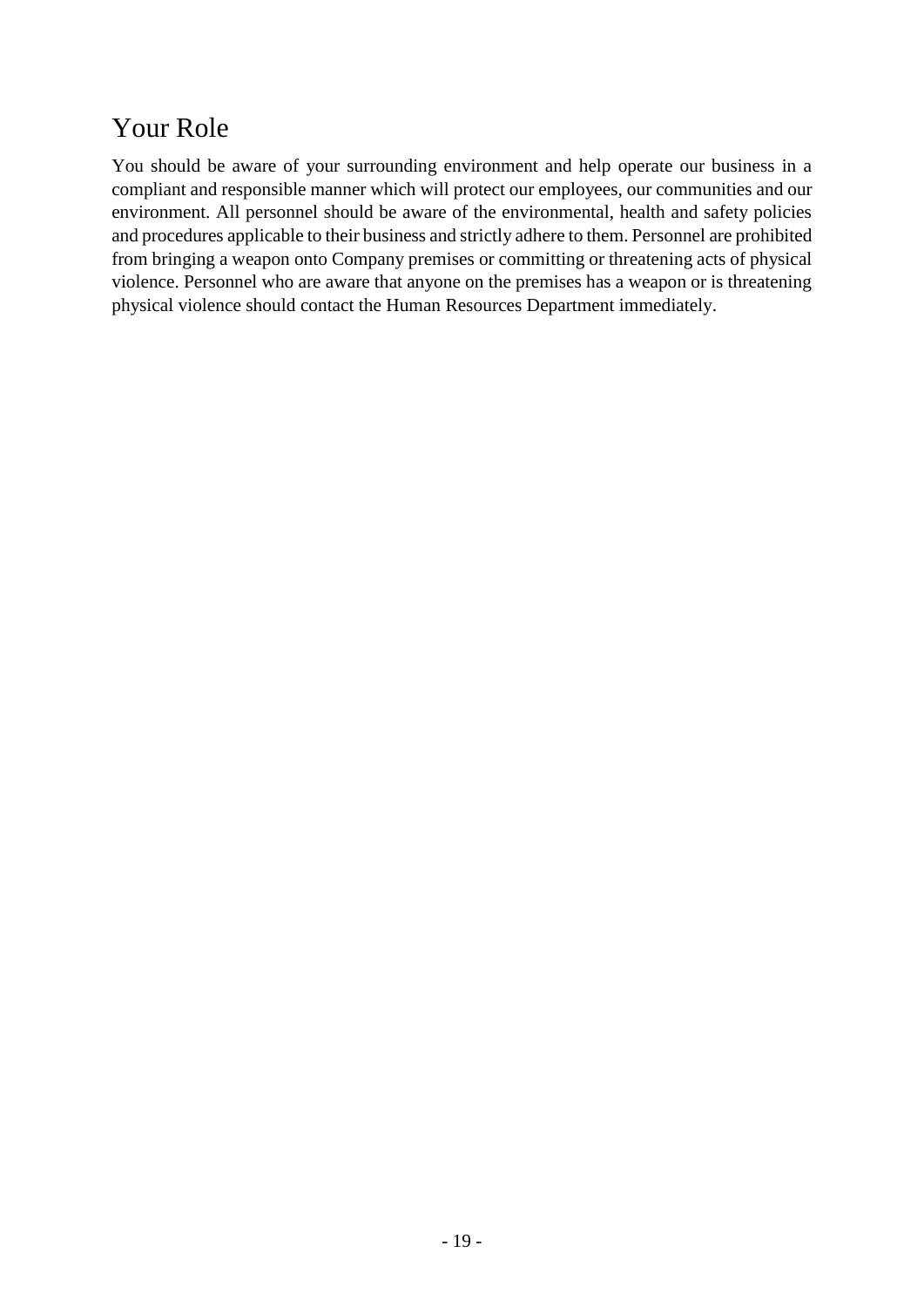## <span id="page-20-0"></span>Confidentiality/Protecting Information



### Policy

It is Griffon's policy to proactively safeguard all information that could be reasonably considered Company sensitive as a means of preserving Griffon's integrity and protecting our competitiveness, profitability and security in dealing with all outside parties. It is also Griffon's policy to not use another company's proprietary information without their permission. Sensitive information includes, but is not limited to, all non-public information that might be of use to the Company's competitors or harmful to the Company or its customers, suppliers or partners if disclosed. Disclosure of sensitive information is only permitted when disclosure is expressly authorized or is required by law.

#### Why is this important?

Unauthorized disclosure of Company sensitive information, or unauthorized possession or use of someone else's sensitive information, could disadvantage the Company competitively, could compromise customer trust in Griffon and may expose the Company and the employee to legal liability.

Employees must be familiar with established policies and procedures that govern the protection of information. This may include:

- Company sensitive information
- Third party proprietary data
- Employee personal data
- Government classified information
- Customer and supplier information (in particular, sales and pricing information)

If governing laws are violated, the Company and the person or persons involved in the violation could face substantial fines and/or imprisonment.

#### Your Role

You must take care in protecting the Company's proprietary information which includes both technical and non-technical information. This duty to maintain the confidentiality of the Company's proprietary information extends even beyond the term of your employment with the Company. Whenever you copy or distribute Company proprietary information, it must be for a legitimate Company business purpose.

Additionally, using another company's proprietary information without their permission can have serious implications for you and Griffon. Using unauthorized proprietary information of others, including that of competitors, customers, suppliers or individuals, could expose the organization to legal liability. You should never share proprietary information belonging to any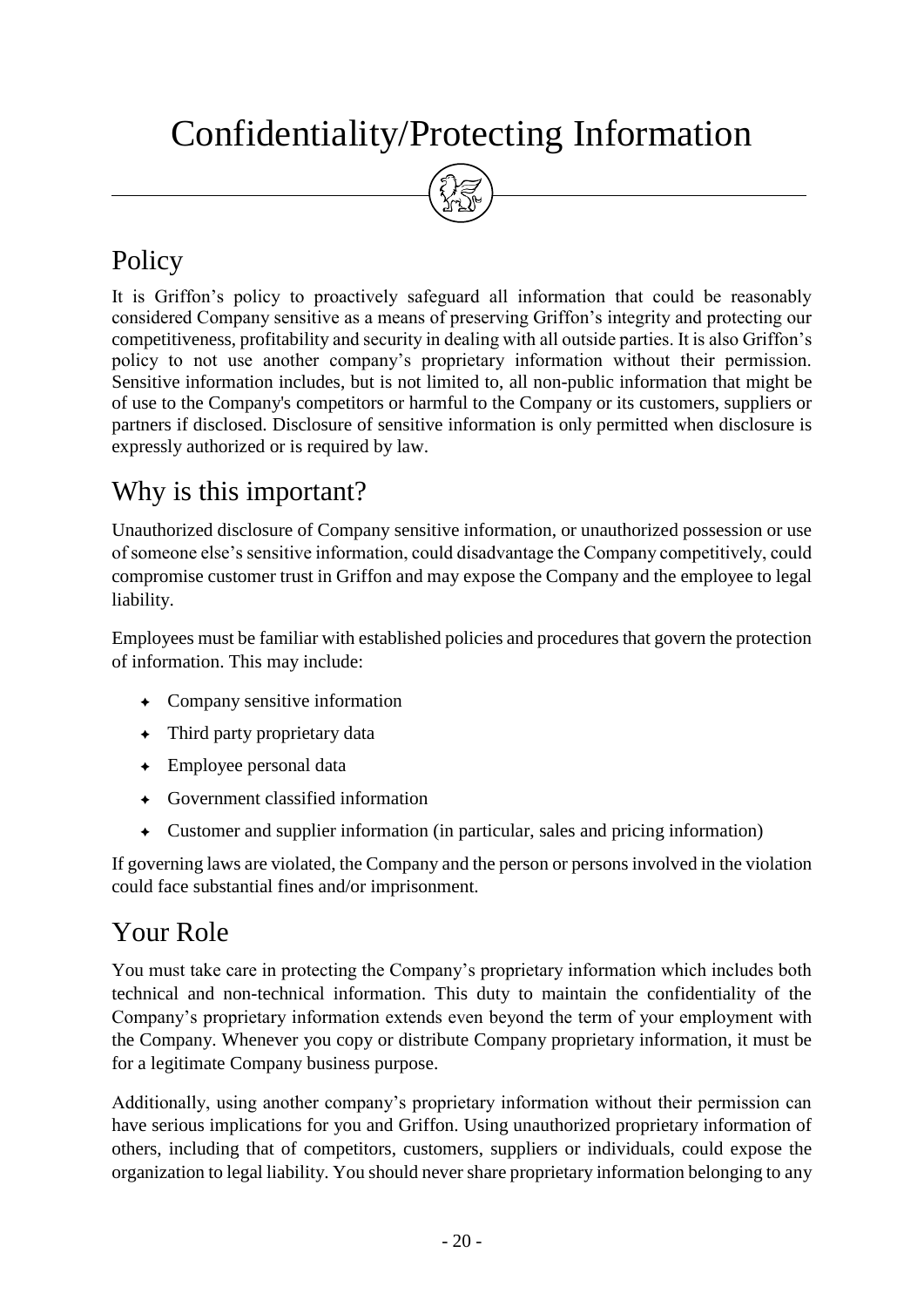previous employer with any person at Griffon. Hiring an employee who works for a competing business present special concerns. Prior to extending an offer of employment, you should discuss the proposed offer with the Ethics Compliance Officer or the Legal Department.

When in doubt, seek guidance and remember – your obligation to protect Griffon's proprietary information extends not only to your period of employment, but also after your employment with Griffon ends.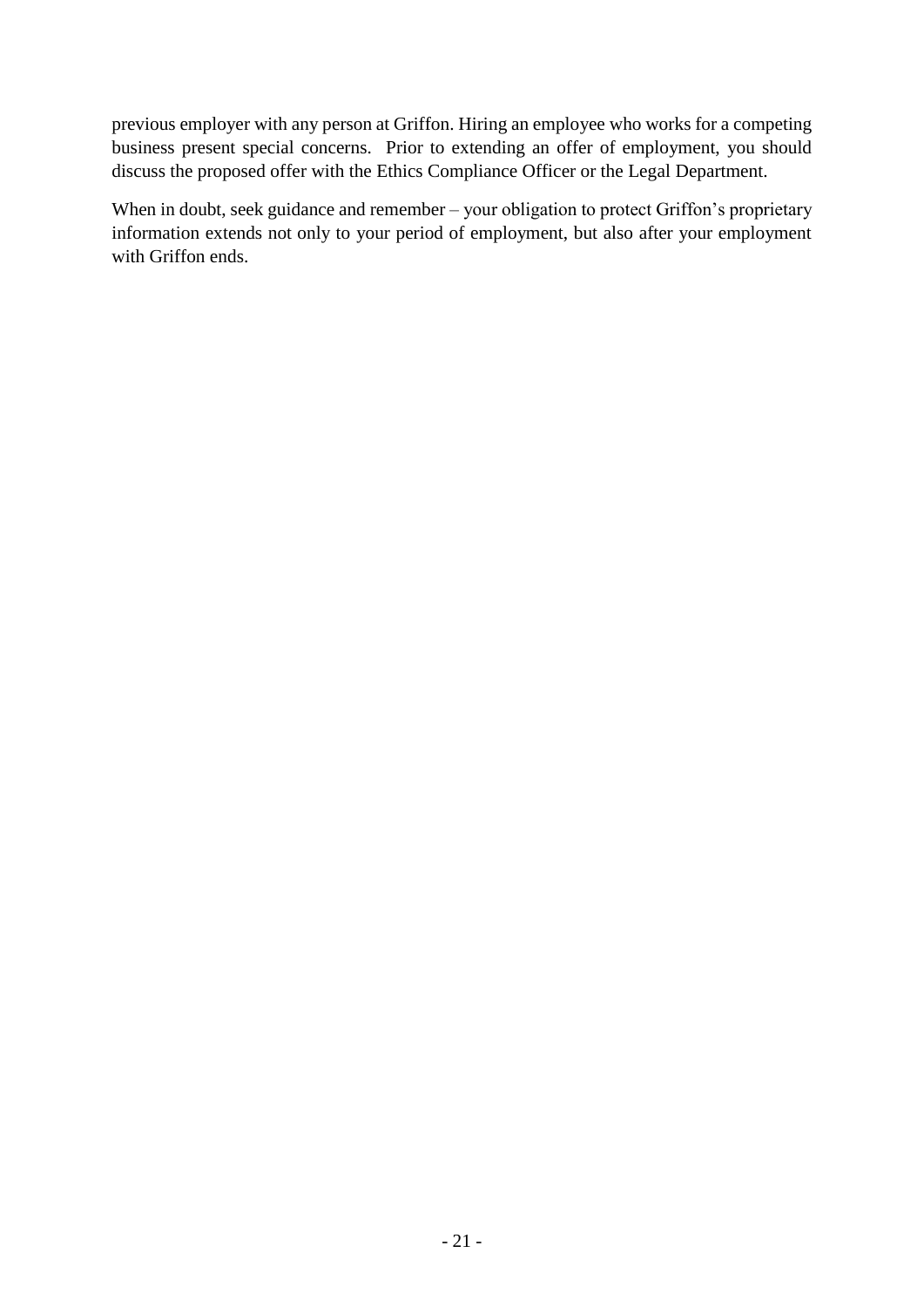# <span id="page-22-0"></span>Export, Import and Antiboycott Compliance

#### Policy

It is Griffon's policy to abide by applicable export and import rules and regulations whenever and wherever Griffon's business is being conducted. Sharing, selling, giving, receiving or otherwise transferring Company products, services or technical data to or from a foreign person or entity must be in compliance with export and import rules of the United States and the foreign territory. In addition, there are antiboycott laws and regulations that prohibit us from assisting in the boycott of another country.

#### Why is this important?

In today's global economy, providing or receiving hardware, software, services or technical data to and from a foreign company can be a highly complex process. Not only do you need to be aware of and comply with our country's import/export laws, you must also act in accordance with the laws and regulations of the applicable government that controls such technology transfers. Certain licenses or other government approvals may be required to export or import products, services or technical data. Noncompliance with the export and import laws and regulations can result in serious fines for Griffon and may even include a loss of export privileges or debarment as a Federal contractor. Moreover, Griffon may not cooperate with, and must report to the U.S. Government, requests that are prohibited by the U.S. antiboycott laws and regulations.

#### Your Role

Early coordination with Company experts is critical. Export and import regulations are often complex and based on the type of goods, technology or services being exported or imported and the intended destination. The identity of the customer and the intended end user (if different) are also critical.

Compliance with export controls is more than simply shipping product overseas. It may also include any visual disclosure or discussion involving technical data or technology with any foreign persons, abroad or in the U.S., including foreign national employees, consultants, temporary employees or contract laborers.

You should seek help and guidance before taking action that could expose you or the Company to violations of import, export or antiboycott regulations.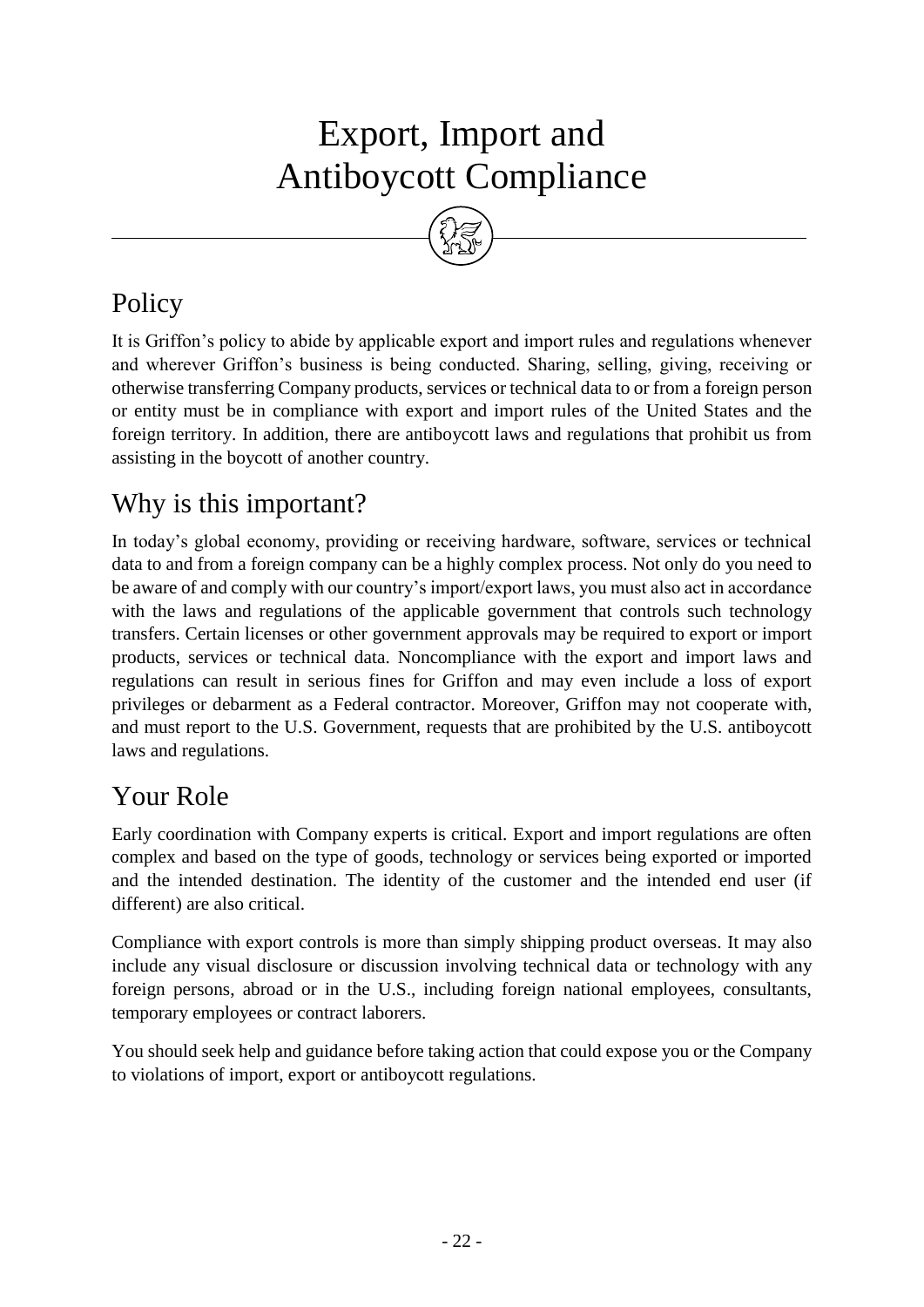# Antitrust and Competition



## <span id="page-23-0"></span>Policy

It is Griffon's policy and good business to obey the antitrust and competition laws of every country where we do business.

#### Why is this important?

The consequences of failing to follow antitrust and competition laws can be severe. Often this results in the violator being subject to criminal penalties, including imprisonment and/or significant fines as well as exposure to damages.

Certain types of conduct clearly violate U.S. antitrust laws and the competition laws of countries where business is being conducted. This type of conduct includes:

- $\leftarrow$  Price fixing
- $\leftarrow$  Bid rigging
- Market allocations of customers or territories
- Group boycotts

Other types of conduct may or may not violate U.S. antitrust laws or the competition laws of countries where the Company does business. Employees must check with the Ethics Liaison Officer before engaging in such conduct, especially the following:

- Tying arrangements requiring procurement of a Company product or service in order to be able to buy another Company product or service.
- $\leftarrow$  Exclusive dealing arrangements and requirements contracts.

#### Your Role

Personnel should have a general awareness of the types of business arrangements that have antitrust implications and contact the Ethics Liaison Officer before entering into such arrangements. Personnel should promptly report potential antitrust/competition violations to the Ethics Liaison Officer.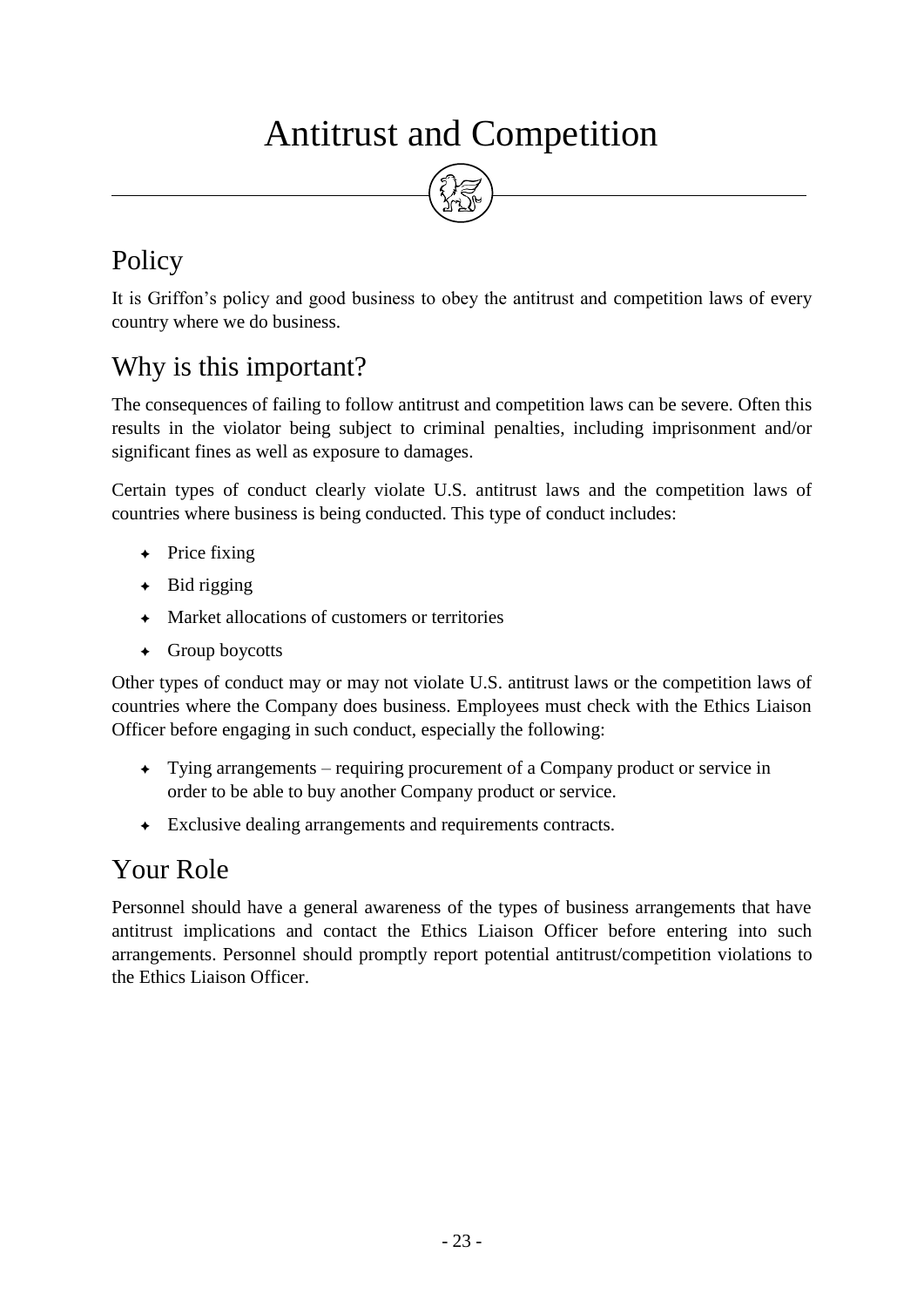## <span id="page-24-0"></span>Doing Business with the Government



#### Policy

It is Griffon's policy and good business to obey the laws of every country where we do business. It is also the policy of Griffon to deal with government representatives in an honest and ethical manner and to comply with government procurement rules and procedures.

#### Why is this important?

Violations of applicable laws and regulations in performing under U.S. and foreign government contracts can lead to substantial fines and penalties and – in severe cases – suspension or debarment from receiving government contracts. These laws prohibit conduct that might unfairly favor one contractor over another during government procurement. Such conduct *may* include making employment offers or offering gratuities or business courtesies to government procurement officials, or acquiring confidential source selection information related to the government procurement. Many government contracts require us to provide information in connection with government audits and, in some instances, in connection with the negotiation of prices. When required by law, all Griffon personnel must ensure that the information we provide is current, accurate and complete.

U.S. Government contractors are required to timely disclose whenever, in connection with the award, performance, or closeout of a contract or any subcontract, the contractor has credible evidence that a principal, employee, agent or subcontractor of the contractor has committed a violation of Federal criminal law involving fraud, conflict of interest, bribery, or a gratuity violation or a violation of the civil False Claims Act. The disclosure requirement for an individual contract continues at least 3 years after final payment on the contract.

#### Your Role

All personnel must exercise discretion, use sound business judgment and comply with applicable laws and regulations in dealing with governments in all countries in which we operate. It is expected that Griffon personnel will deal with government representatives in an honest and ethical manner and avoid any circumstance that could be considered as deceitful or fraud, creating the appearance of an impropriety, or a conflict of interest. Report any suspected violation by employees or subcontractors regarding fraud, conflict of interest, bribery, prohibited gratuities or the False Claims Act to the Ethics Liaison Officer immediately. Keep in mind that, in some countries, employees that may appear to be working in the private sector might in fact be working for a business owned or controlled by the foreign country's government.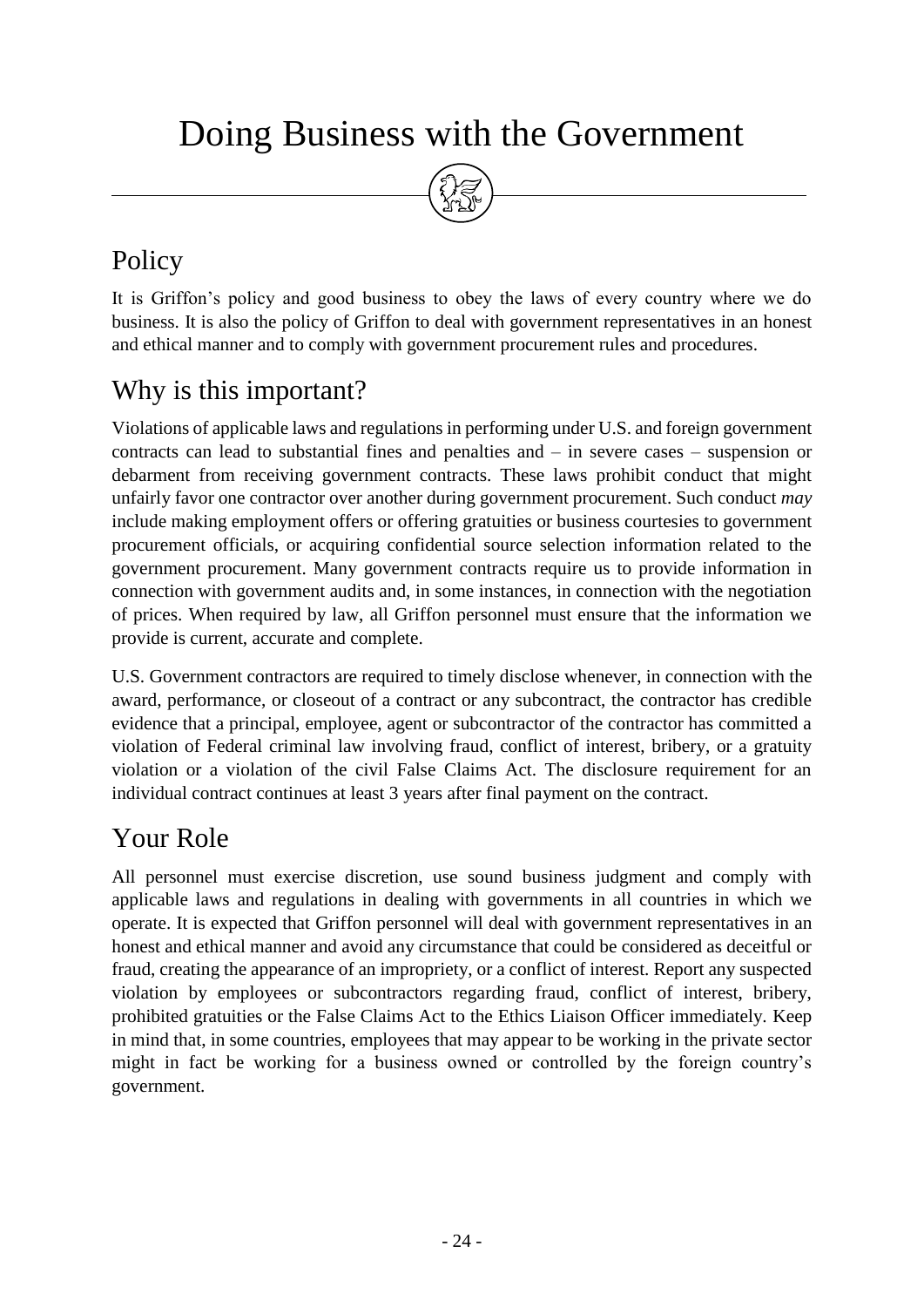## <span id="page-25-0"></span>Recruiting Government Employees



## Policy

It is Griffon's policy to conduct its recruiting and hiring practices of government employees in accordance with laws and regulations of the countries in which the Company operates and not create the appearance of an impropriety in this regard. Solicitation for employment, employment discussions and employment offers to current or former government officials (including military officers) must be made in accordance with the laws and regulations governing post-government employment.

#### Why is this important?

Current and former U.S. Government employees are subject to Federal laws and regulations that may limit the ability of the Company to recruit and hire certain individuals, and may limit the activities they may be able to perform for the Company. Depending on the circumstances, it may be against the law for you and that person to discuss potential employment with Griffon. Additionally, prior to engaging in employment discussions with government officials in other countries, guidance should be sought to ensure compliance with local country laws and regulations.

#### Your Role

Griffon personnel, or anyone acting on our behalf, are prohibited from engaging in employment discussions with certain current U.S. Government employees. This means that you must not even discuss the possibility of employment with a current U.S. Government employee until they have formally notified their superior of such employment discussions.

Whether dealing with a U.S. Government employee or government employee from another country, guidance should be obtained through the Ethics Liaison Officer to determine whether their employment could create a conflict of interest and/or a possible violation of law.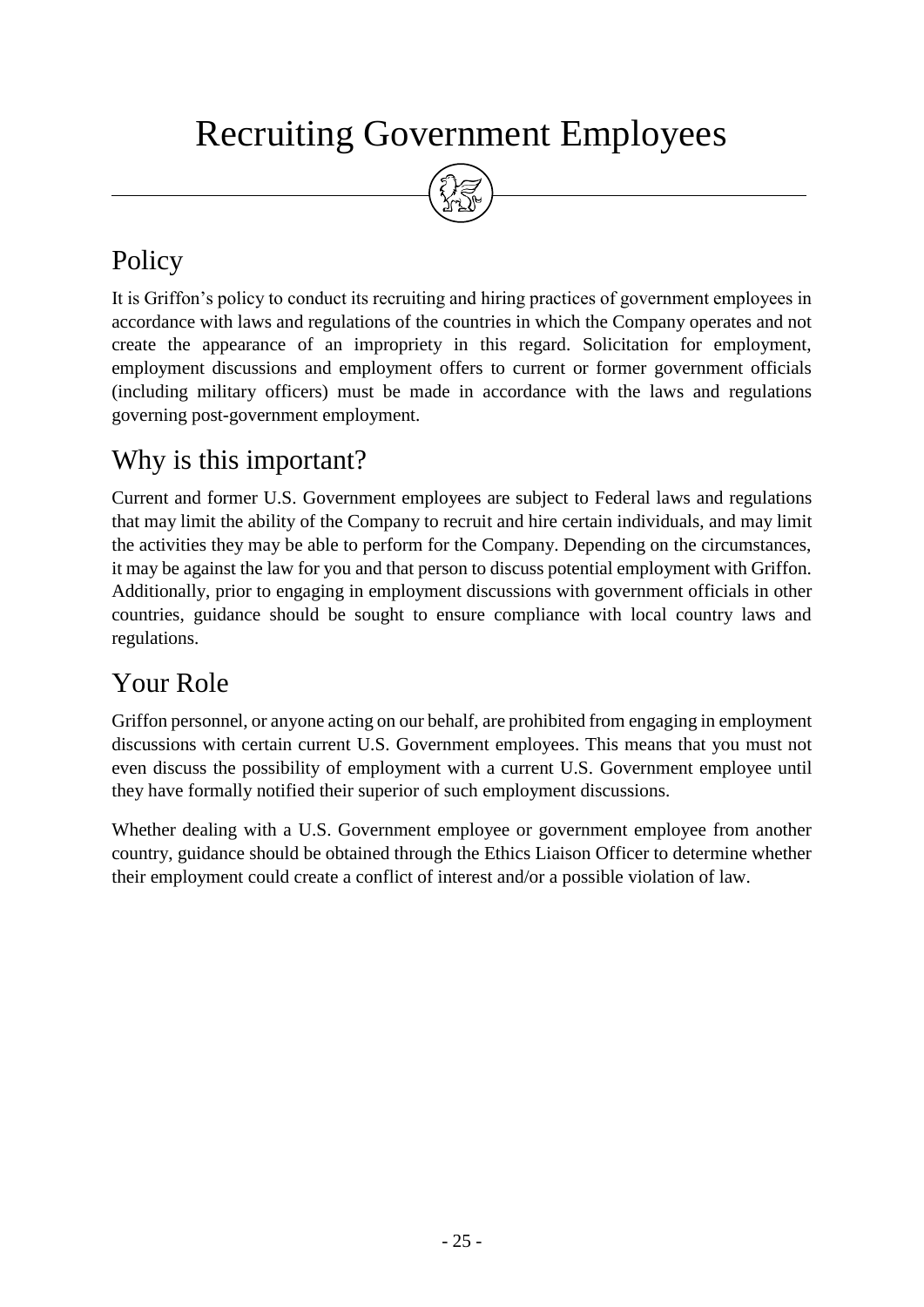# Procurement Integrity



### <span id="page-26-0"></span>**Policy**

It is Griffon's policy to compete fairly and ethically in all of its business dealings. As part of this process, personnel must strictly comply with the laws, rules and regulations that apply to U.S. Government procurements. Personnel are prohibited from attempting to improperly obtain a competitor's bid or proposal information or any government source selection information.

#### Why is this important?

We are expected to deal fairly and honestly with customers, competitors, public agencies and subcontractors by ensuring that no data concerning customers or competitors is obtained or solicited in violation of law or regulation, and the confidentiality of procurement information is properly maintained.

For U.S. Government procurements, there is a ban on either obtaining or disclosing certain contractor bid or proposal information or government source selection information. This includes competitive information submitted to a government agency as part of, or in connection with, a bid or proposal to enter into a government procurement contract. This may also include nonpublic information that has been prepared for use by the procuring agency in the evaluation of a contractor's bid or proposal. These procurement integrity restrictions apply to everyone involved in U.S. Government procurement, and it applies until the contract is awarded.

#### Your Role

Always exercise caution should a third party offer to provide you with bid, proposal or source selection information and pay special attention to receiving or disclosing marketing intelligence, which may include competitor's price, cost data or program evaluation criteria.

Finally, all personnel involved with any aspect of government procurement must keep in mind that other confidentiality and nondisclosure restrictions may apply.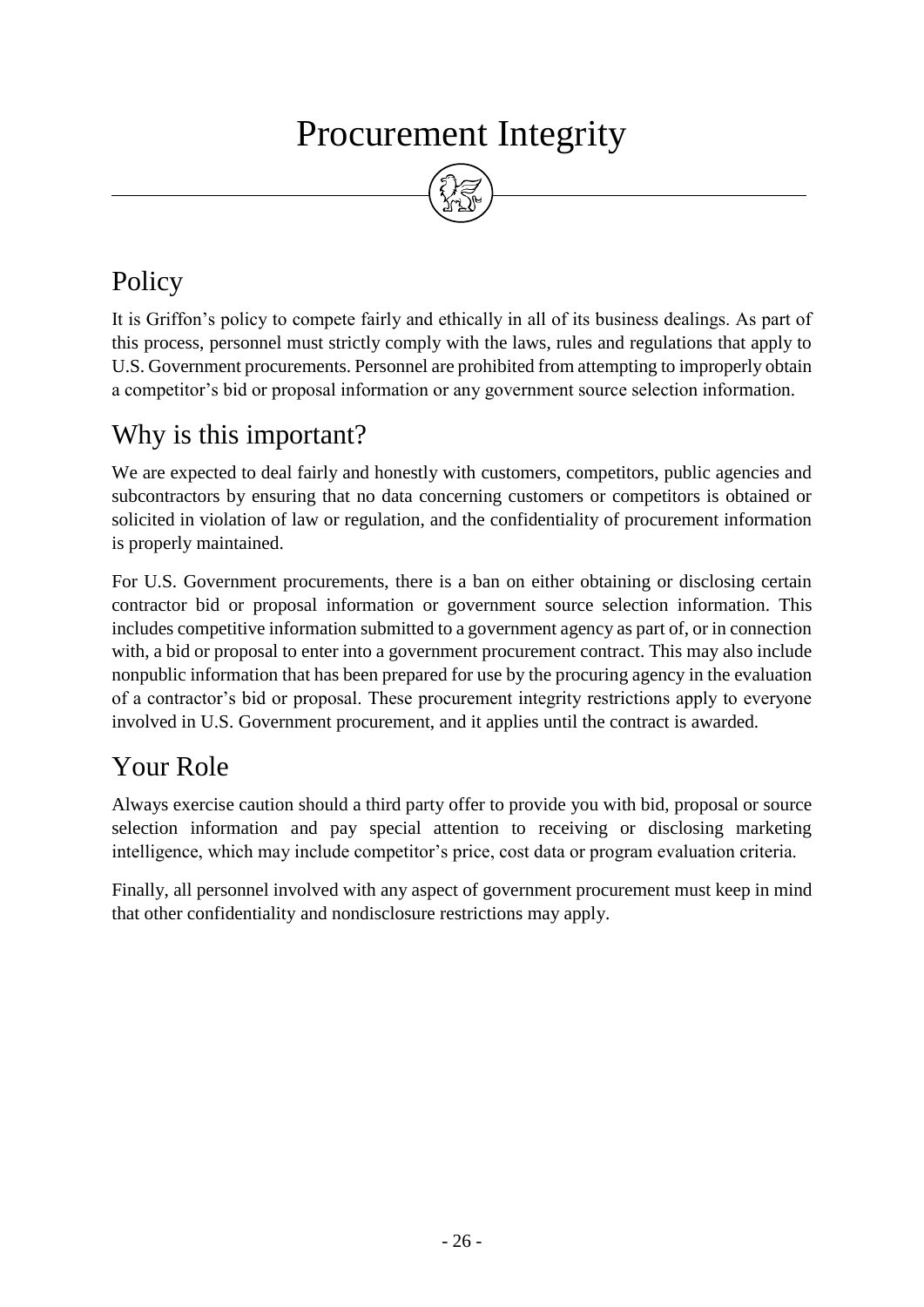# Lobbying Expenditures

#### <span id="page-27-0"></span>Policy

It is Griffon's policy to comply with all laws relating to political contributions and lobbying expenditures.

#### Why is this important?

The Company is limited by law regarding expenditures for lobbying activities, contributions to political parties or candidates and expenditures regarding ballot measures.

Contributions that are governed by our policy include more than just cash donations. They also include any costs incurred by the Company on behalf of any political party or candidate for political office, or any ballot measure, including, for example, postage, internal or purchased items such as graphics and printing, tickets to fund raisers and similar events, and the wages and benefits of employees for any time that they may spend during regular working hours in connection with such matters.

#### Your Role

Personnel are encouraged to participate in the political process as good citizens, but those activities must be engaged in during their own time and at their own expense and may in no way be expressed as representing Griffon.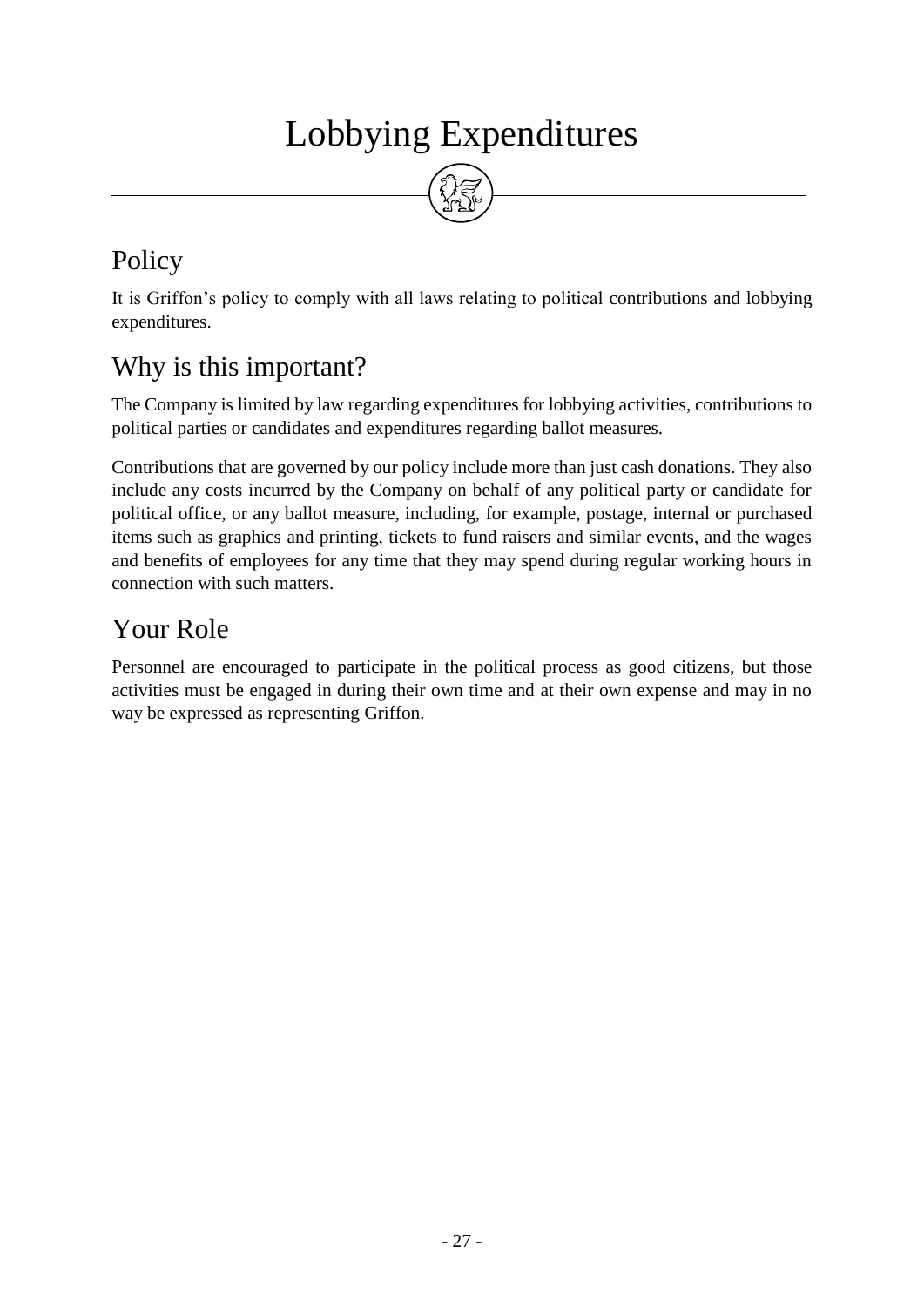## <span id="page-28-0"></span>Problem Reporting and Resolution



#### Policy

It is Griffon's policy that if you have knowledge of any activity that is or may be a violation of the *Code*, you should promptly report such activity to your supervisor, another member of management, Human Resources, the Ethics Liaison Officer, or anonymously through the Ethics Compliance Line at (888) 298-4032. Harassment of, or retaliation against, an employee for making a disclosure to the Ethics Liaison Officer or any member of management is prohibited by Company policy. Deliberately making a false report is also prohibited.

#### Why is this important?

Unethical behavior is wrong and can damage the Company. At Griffon, we believe upholding the *Code* is everyone's responsibility. To that end, we've worked hard to create a culture of shared accountability, where everyone feels free to bring any ethical concerns forward.

Unfortunately, rules are sometimes broken. The Company must know about these violations so prompt and appropriate action may be taken. To help ensure the *Code* is enforced, all personnel should understand and accept their responsibility to report any violations and know they can do so without fear of retaliation. If any employee feels that he or she has been retaliated against for helping to uphold the *Code*, it is the policy of the Company to take immediate action.

Reports to the Ethics Liaison Officer may be made anonymously using the Ethics Compliance Line in the United States.

#### Your Role

Employees are urged to seek answers or clarification if there are any doubtful or "gray" areas. We urge all employees to seek answers to questions concerning ethical behavior before it becomes a problem. Whether you speak to your supervisor, someone in Human Resources, the Ethics Liaison Officer, or call the Ethics Compliance Line, there are multiple avenues available to you to raise your concerns or questions.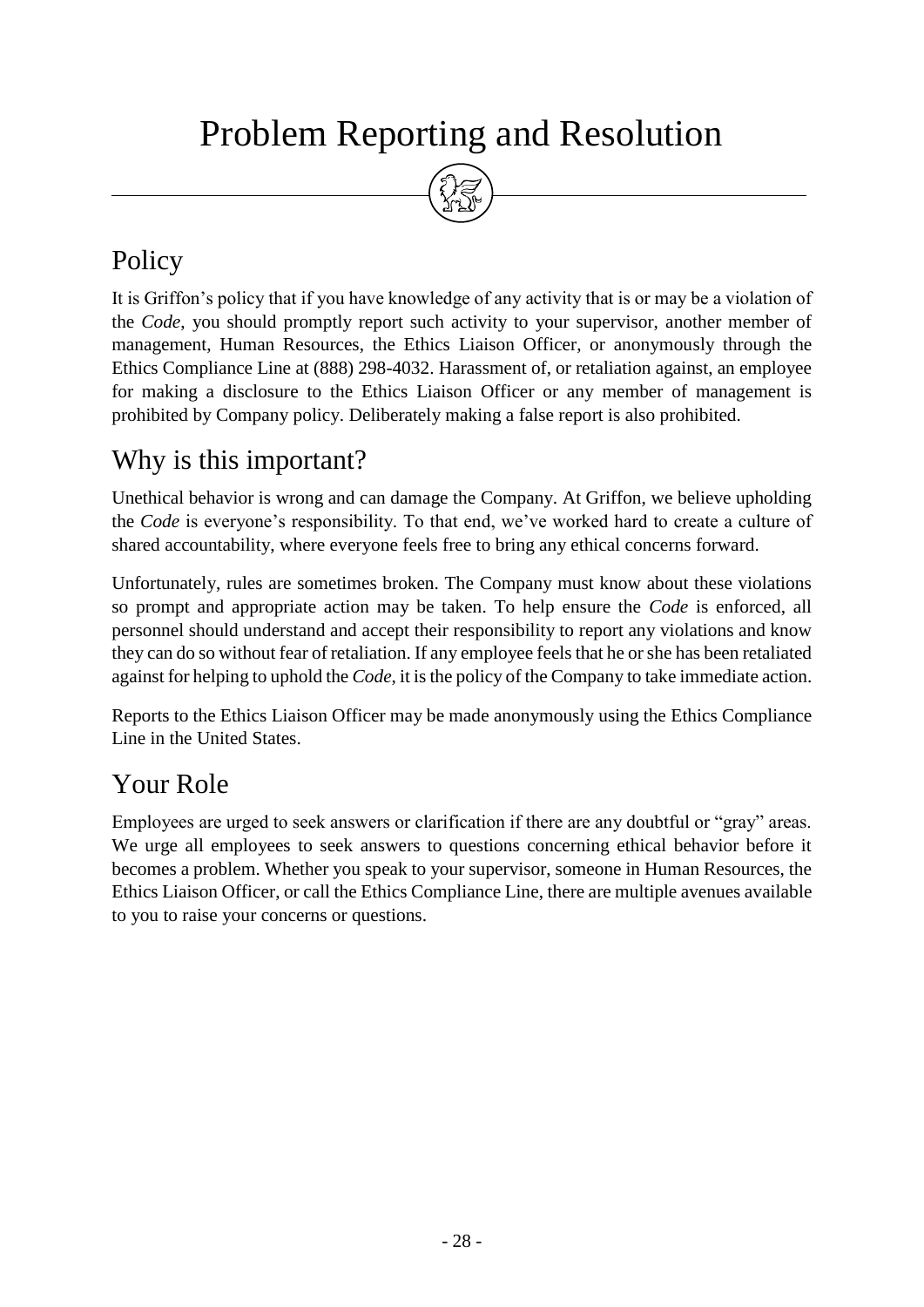## Enforcement



<span id="page-29-0"></span>Anyone who suspects in good faith that the *Code* or a Company policy has been violated has an obligation to report suspected violations to the Ethics Liaison Officer, to Griffon Corporation's Ethics Officer or through the Ethics Compliance Line. *It is a breach of the Code for any manager or employee of the Company to retaliate or attempt to retaliate against any employee submitting such a report*. The Company takes allegations of violation seriously and will investigate them. Violators will be disciplined.

To promote and maintain a corporate environment that encourages the disclosure of concerns or reports, Griffon has established a separate and independent "Ethics Compliance Line" procedure for the receipt, investigating and reporting of information and reports of violations, or suspected violations of the *Code*.

#### Ethics Officer

The Griffon Corporation Ethics Officer is responsible for the implementation of all matters relating to the *Code*, including establishing operating procedures, developing educational programs and materials for inclusion in the Company's ethics training program, dissemination of the *Code* (including via electronic means), overseeing the Company's Ethics Compliance Line, and investigating and reporting of information and reports of suspected or known violations of the *Code*. The Ethics Officer may seek legal advice and investigative assistance from in-house counsel or outside counsel, as appropriate.

#### 1. Ethics Liaison Officers

Each of the operating companies of Griffon Corporation shall designate an Ethics Liaison Officer. The Ethics Liaison Officers shall assist the Ethics Officer in all of his or her duties. The Ethics Officer may delegate such duties and responsibilities to the Ethics Liaison Officers as the Ethics Officer may deem appropriate and necessary.

#### 2. Reports

The Ethics Liaison Officers shall provide periodic written reports to the Ethics Officer describing the activities associated with these responsibilities, including implementation of the Company's Ethics Program.

The Ethics Liaison Officers' written reports will include information concerning (i) Ethics Compliance Line calls, (ii) areas of investigation, (iii) status and disposition of Ethics Compliance Line calls and investigations, including disciplinary actions taken, (iv) educational and training programs conducted on matters related to the *Code* during the reporting period and (v) educational and training programs planned for the next reporting period.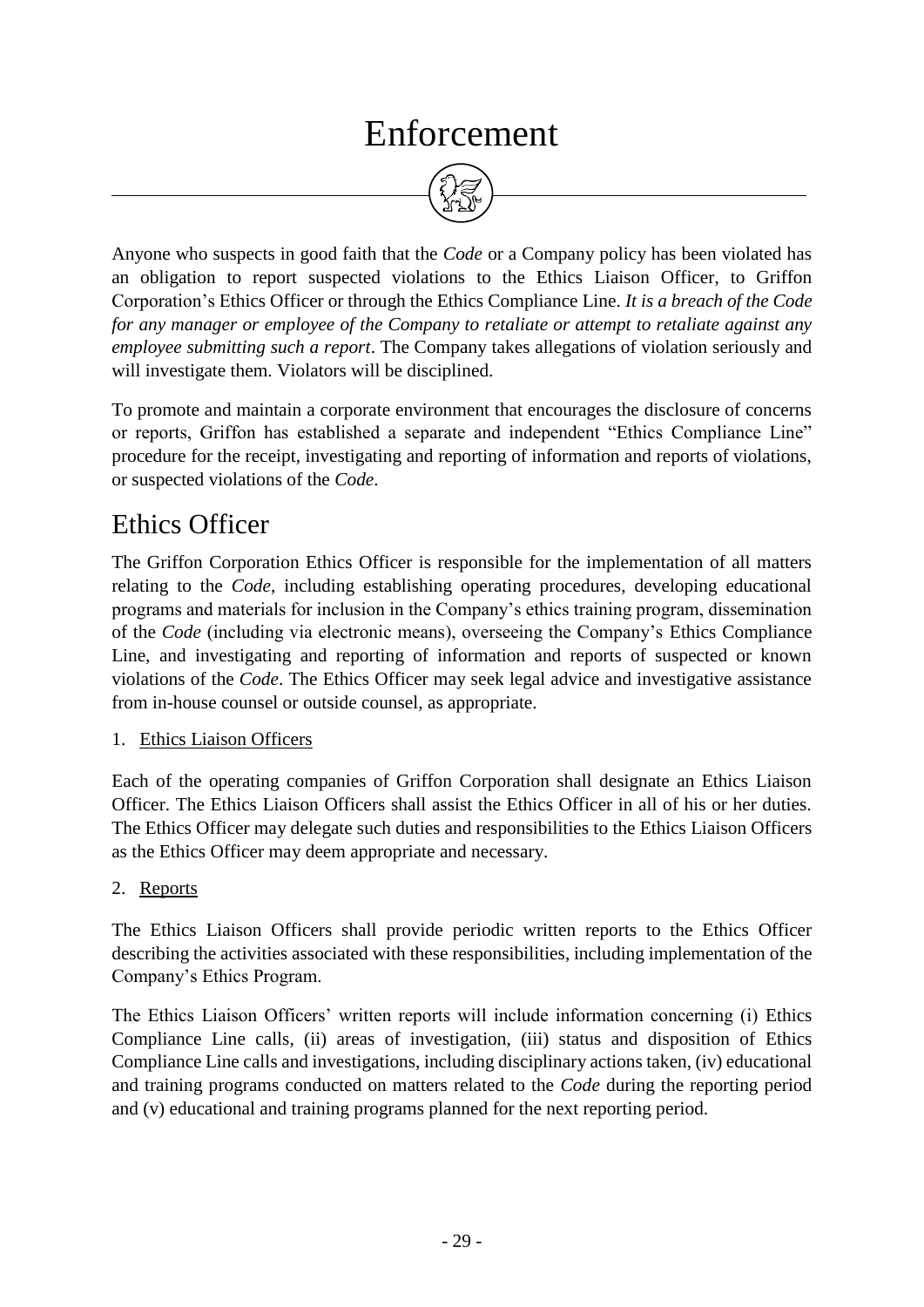## Enforcement

*continued*

#### <span id="page-30-0"></span>3. Reporting:

Suspected instances of improper conduct may be reported to your supervisor, or to any of the following persons:

GRIFFON ETHICS OFFICER Telephone: (212) 957-5000

CLOPAY ETHICS LIAISON OFFICER Telephone: (513) 770-3935

TELEPHONICS ETHICS LIAISON OFFICER Telephone: (631) 755-7759

AMES ETHICS LIAISON OFFICER Telephone: (717) 730-2564

#### ETHICS COMPLIANCE LINE:

United States/Canada: (888) 298-4032

Brazil: 55-1132301052

Germany: 0800-182-0873

Australia: 1-300-361-497

China: 800-720-1158

For matters related to U.S. Government contracts, you may also report your concern to the DOD HOTLINE:

DOD HOTLINE DOD Inspector General Attn: Defense HOTLINE Address: 400 Army Navy Drive Washington, DC 22202-6884 Telephone: (800) 424-9098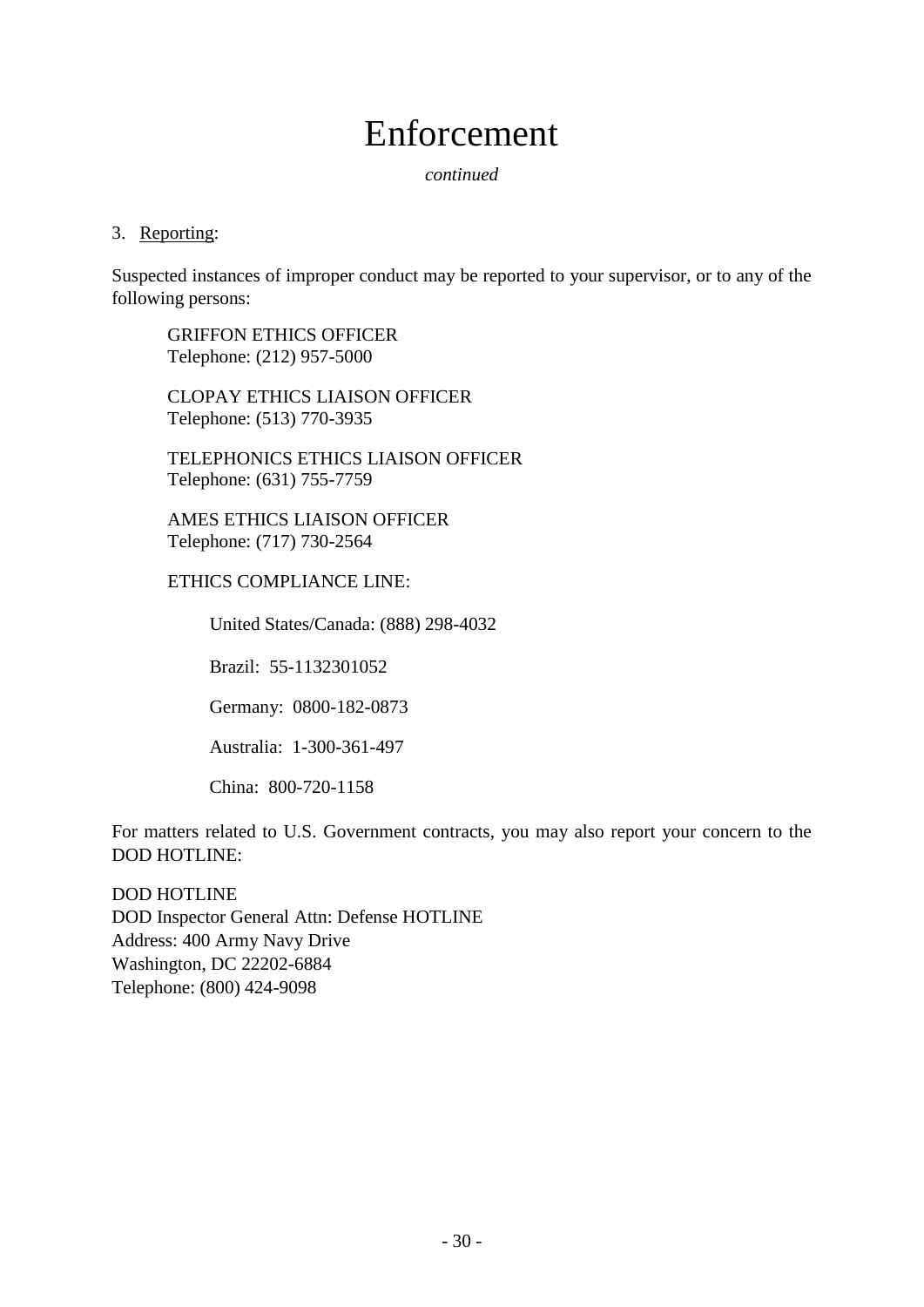## Amendments and Waivers



<span id="page-31-0"></span>The *Code* may be amended only by the Board of Directors of the Company.

Certain provisions of the *Code* require you to act, or refrain from acting, unless prior approval is received from the appropriate person. Employees requesting approval pursuant to the *Code* should request such approval from the Ethics Officer, the Ethics Liaison Officer or their designees. Any waiver of the *Code* for any executive officer or director of the Company may be made only by the Board of Directors or a duly authorized committee of the Board of Directors. Any waiver of the *Code* for any other employee of the Company may be made by the Ethics Officer or the Ethics Liaison Officer. To the extent required by applicable law, rule or stock exchange regulation, all material amendments and any waivers for executive officers or directors will be disclosed publicly.

In some situations it may not be clear whether a provision of the *Code of Business Conduct and Ethics* is intended to apply to particular conduct. In such situations, the Board of Directors and the Audit Committee have full power and authority to interpret the *Code* in a manner that they believe reflects the intent of the Board of Directors, and no determination that the *Code* was not intended to apply to such conduct shall be deemed to be a waiver of the *Code*'s prohibitions.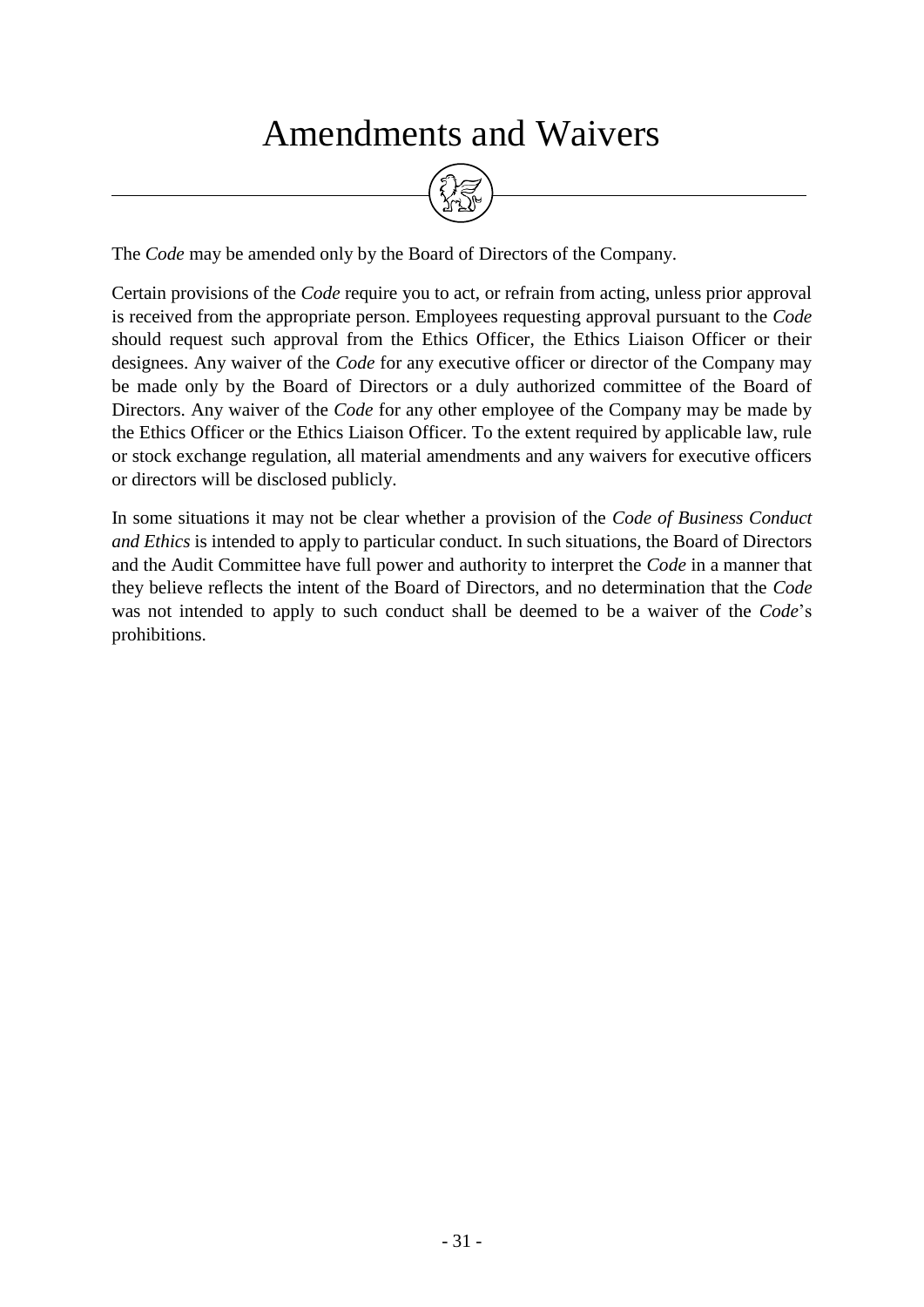# Where to Go for Help



<span id="page-32-0"></span>If you want help resolving questions about the *Code* as it applies to any specific situation, you should use one of the resources listed in this document.

#### Resources

**Leadership** – Successive levels of leadership are available to discuss your ethical concerns or questions. They may refer you to a different supervisor, but in most circumstances this should be your first point of contact.

**Human Resources** – Contact your local Human Resources representative to assist with employee relations matters or as a general point of contact involving employee-related concerns.

**Ethics Liaison Officer** – Contact your Ethics Liaison Officer to answer questions, seek guidance, express concerns or report suspected violations of the *Code*.

**Ethics Compliance Line** – Griffon has an Ethics Compliance Line, (888) 298-4032, through which you may seek guidance or report suspected violations. Your report may be made anonymously. All information provided to the Ethics Compliance Line, including your identity, will be kept confidential to the extent reasonably possible in light of the Company's investigation and reporting obligations.